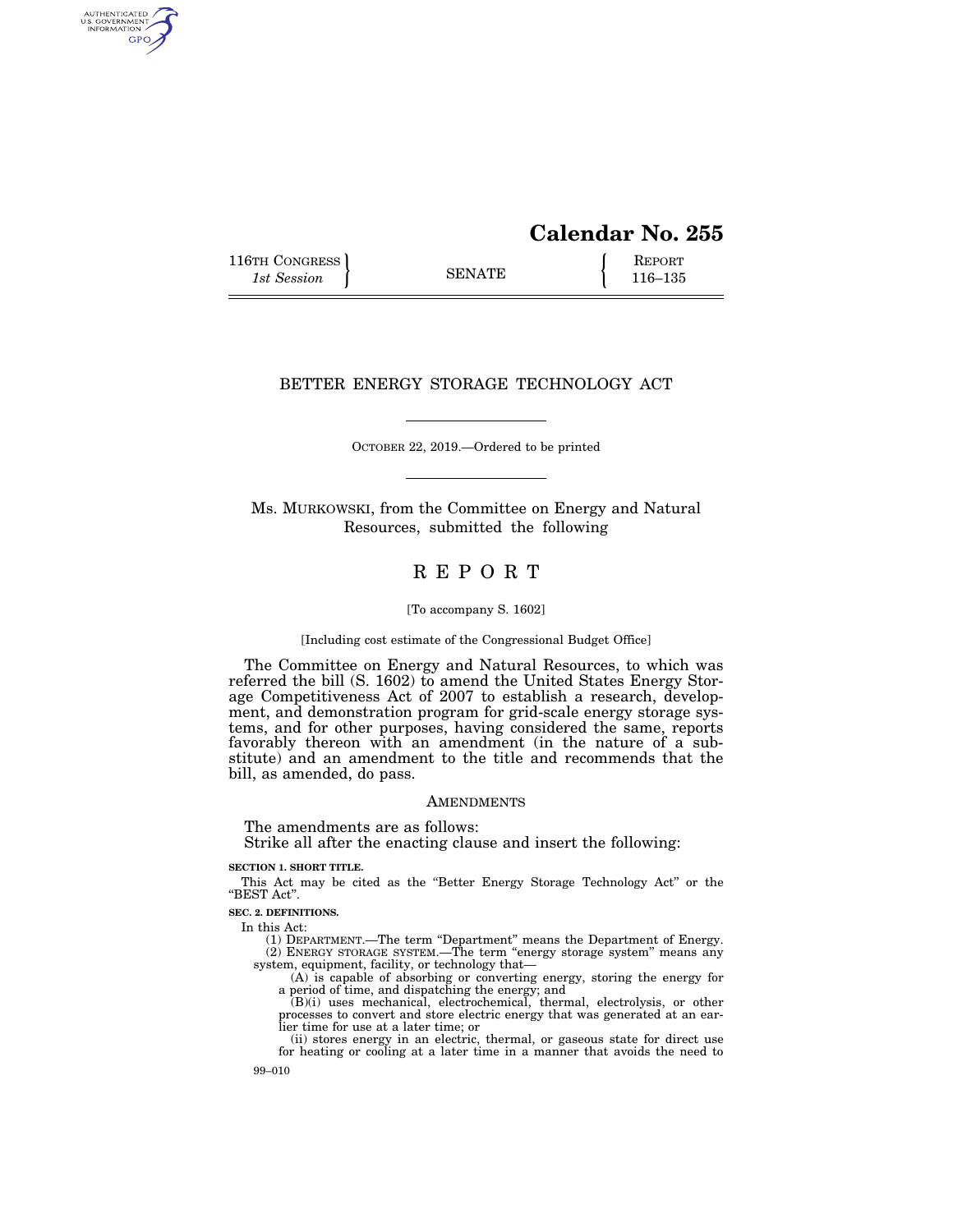use electricity or other fuel sources at that later time, such as a grid-enabled water heater.

(3) NATIONAL LABORATORY.—The term ''National Laboratory'' has the meaning given the term in section 2 of the Energy Policy Act of 2005 (42 U.S.C. 15801).

(4) SECRETARY.—The term ''Secretary'' means the Secretary of Energy, unless otherwise specified.

## **SEC. 3. ENERGY STORAGE SYSTEM RESEARCH, DEVELOPMENT, AND DEPLOYMENT PROGRAM.**

(a) ESTABLISHMENT.—Not later than 180 days after the date of enactment of this Act, the Secretary shall establish a program, to be known as the ''Energy Storage System Research, Development, and Deployment Program'' (referred to in this section as the "program").

(b) INITIAL PROGRAM OBJECTIVES.—The program shall focus on research, development, and deployment of—

(1) energy storage systems designed to further the development of technologies—

(A) for large-scale commercial deployment;

(B) for deployment at cost targets established by the Secretary;

(C) for hourly and subhourly durations required to provide reliability services to the grid;

(D) for daily durations, which have—

(i) the capacity to discharge energy for a minimum of 6 hours; and (ii) a system lifetime of at least 20 years under regular operation;

(E) for weekly or monthly durations, which have—

(i) the capacity to discharge energy for 10 to 100 hours, at a minimum; and

(ii) a system lifetime of at least 20 years under regular operation; and

(F) for seasonal durations, which have—

(i) the capability to address seasonal variations in supply and demand; and

(ii) a system lifetime of at least 20 years under regular operation;

(2) distributed energy storage technologies and applications, including building-grid integration;

(3) transportation energy storage technologies and applications, including vehicle-grid integration;

(4) cost-effective systems and methods for—

(A) the reclamation, recycling, and disposal of energy storage materials, including lithium, cobalt, nickel, and graphite; and

(B) the reuse and repurposing of energy storage system technologies;

(5) advanced control methods for energy storage systems;

(6) pumped hydroelectric energy storage systems to advance—

(A) adoption of innovative technologies, including—

(i) adjustable-speed, ternary, and other new pumping and generating equipment designs;

(ii) modular systems;

(iii) closed-loop systems, including mines and quarries; and

(iv) other critical equipment and materials for pumped hydroelectric energy storage, as determined by the Secretary; and

(B) reductions of equipment costs, civil works costs, and construction times for pumped hydroelectric energy storage projects, with the goal of reducing those costs by 50 percent;

(7) models and tools to demonstrate the benefits of energy storage to—

(A) power and water supply systems;

(B) electric generation portfolio optimization; and

(C) expanded deployment of other renewable energy technologies, including in hybrid energy storage systems; and

(8) energy storage use cases from individual and combination technology applications, including value from various-use cases and energy storage services. (c) Testing and Validation.—In coordination with 1 or more National Laboratories, the Secretary shall accelerate the development, standardized testing, and validation of energy storage systems under the program by developing testing and evaluation

methodologies for— (1) storage technologies, controls, and power electronics for energy storage systems under a variety of operating conditions;

(2) standardized and grid performance testing for energy storage systems, materials, and technologies during each stage of development, beginning with the research stage and ending with the deployment stage;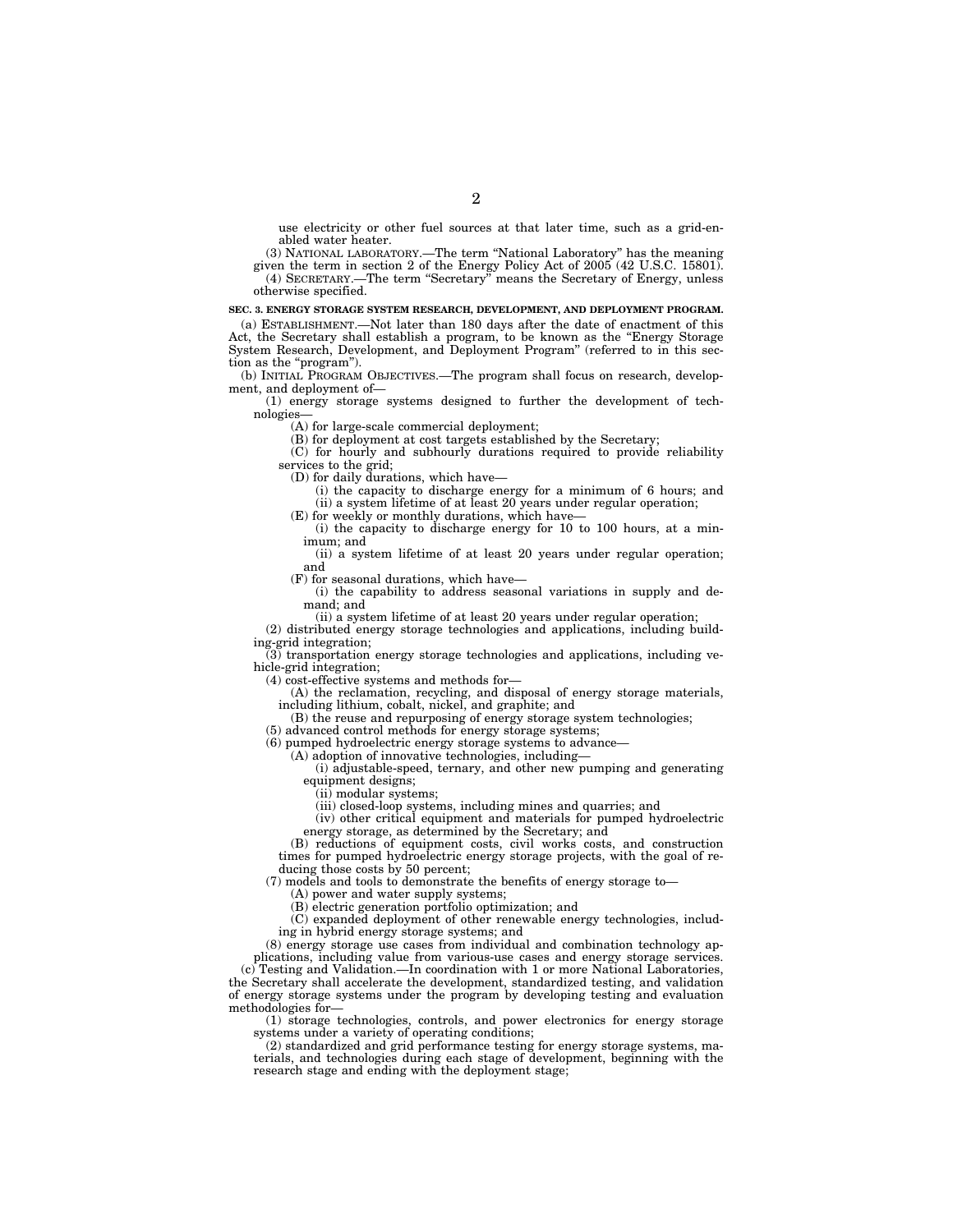(3) reliability, safety, and durability testing under standard and evolving duty cycles; and

(4) accelerated life testing protocols to predict estimated lifetime metrics with accuracy.

(d) PERIODIC EVALUATION OF PROGRAM OBJECTIVES.—Not less frequently than once every calendar year, the Secretary shall evaluate and, if necessary, update the program objectives to ensure that the program continues to advance energy storage systems toward widespread commercial deployment by lowering the costs and increasing the duration of energy storage resources.

(e) ENERGY STORAGE STRATEGIC PLAN.—

(1) IN GENERAL.—The Secretary shall develop a 10-year strategic plan for the program, and update the plan, in accordance with this subsection.

(2) CONTENTS.—The strategic plan developed under paragraph (1) shall—

(A) be coordinated with and integrated across other relevant offices in the Department;

(B) to the extent practicable, include metrics that can be used to evaluate storage technologies;

(C) identify Department programs that—

(i) support the research and development activities described in subsection (b) and the demonstration projects under section 4; and

(ii)(I) do not support the activities or projects described in clause (i); but

(II) are important to the development of energy storage systems and the mission of the Department, as determined by the Secretary; (D) include expected timelines for—

(i) the accomplishment of relevant objectives under current programs of the Department relating to energy storage systems; and

(ii) the commencement of any new initiatives within the Department relating to energy storage systems to accomplish those objectives; and (E) incorporate relevant activities described in the Grid Modernization Initiative Multi-Year Program Plan.

(3) SUBMISSION TO CONGRESS.—Not later than 180 days after the date of enactment of this Act, the Secretary shall submit to the Committee on Energy and Natural Resources of the Senate and the Committees on Energy and Commerce and Science, Space, and Technology of the House of Representatives the strategic plan developed under paragraph (1).

(4) UPDATES TO PLAN.—The Secretary—

(A) shall annually review the strategic plan developed under paragraph  $(1)$ ; and

(B) may periodically revise the strategic plan as appropriate.

(f) LEVERAGING OF RESOURCES.—The program may be led by a specific office of the Department, but shall be cross-cutting in nature, so that in carrying out activities under the program, the Secretary (or a designee of the Secretary charged with leading the program) shall leverage existing Federal resources, including, at a minimum, the expertise and resources of—

 $(1)$  the Office of Electricity Delivery and Energy Reliability;

(2) the Office of Energy Efficiency and Renewable Energy, including the Water Power Technologies Office; and

(3) the Office of Science, including—

(A) the Basic Energy Sciences Program;

(B) the Advanced Scientific Computing Research Program;

(C) the Biological and Environmental Research Program; and

(4) the Electricity Storage Research Initiative established under section 975 of the Energy Policy Act of 2005 (42 U.S.C. 16315).

(g) PROTECTING PRIVACY AND SECURITY.—In carrying out this section, the Secretary shall identify, incorporate, and follow best practices for protecting the privacy of individuals and businesses and the respective sensitive data of the individuals and businesses, including by managing privacy risk and implementing the Fair Information Practice Principles of the Federal Trade Commission for the collection, use, disclosure, and retention of individual electric consumer information in accordance with the Office of Management and Budget Circular A–130 (or successor circulars).

### **SEC. 4. ENERGY STORAGE DEMONSTRATION PROJECTS; PILOT GRANT PROGRAM.**

(a) DEMONSTRATION PROJECTS.—Not later than September 30, 2023, the Secretary shall, to the maximum extent practicable, enter into agreements to carry out not fewer than 5 energy storage system demonstration projects, including at least 1 energy storage system demonstration project designed to further the development of technologies described in subparagraph  $(E)$  or  $(F)$  of section 3(b)(1).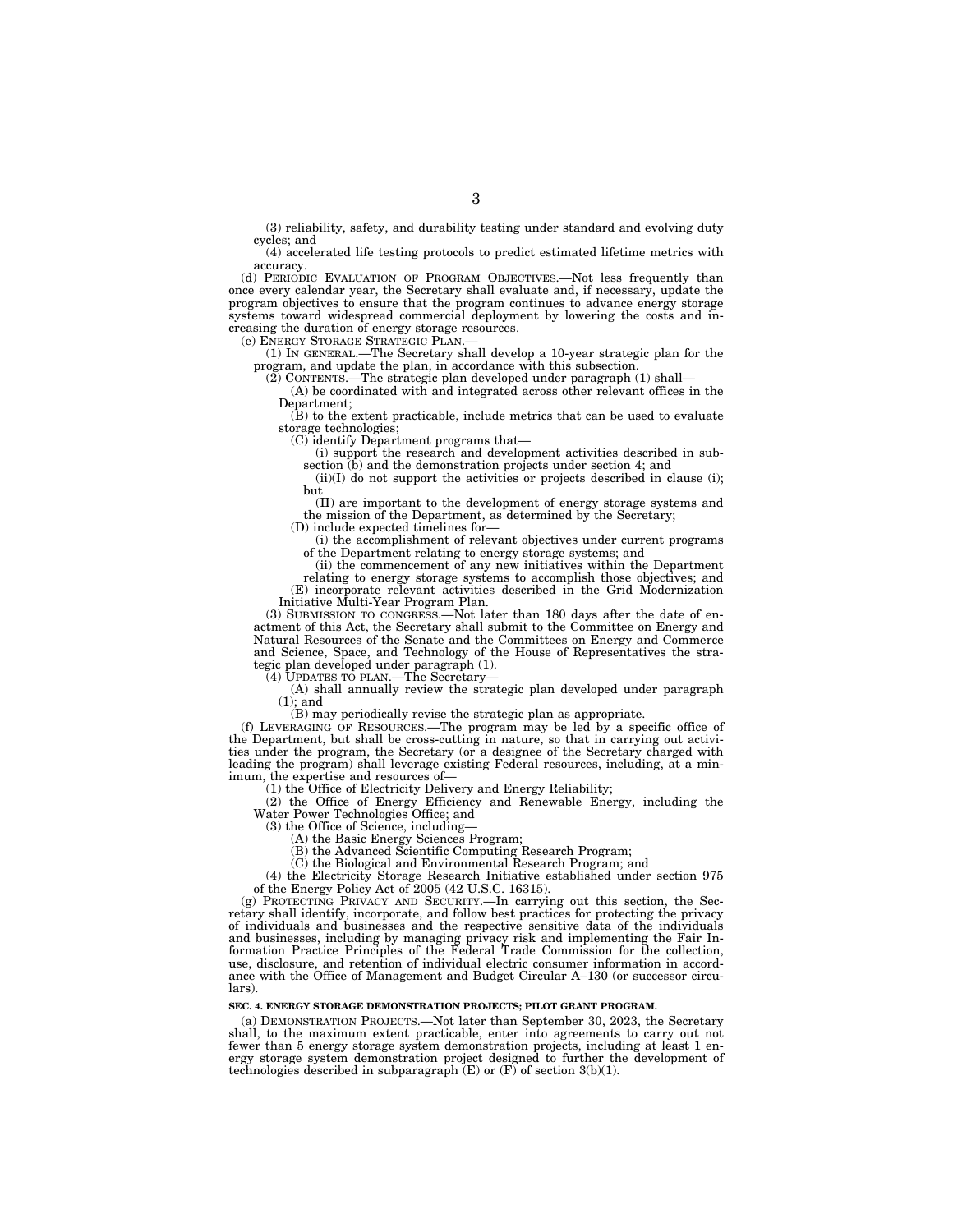(b) ENERGY STORAGE PILOT GRANT PROGRAM.—

(1) DEFINITION OF ELIGIBLE ENTITY.—In this subsection, the term ''eligible entity" means-

(A) a State energy office (as defined in section 124(a) of the Energy Policy Act of 2005 (42 U.S.C. 15821(a)));

(B) an Indian tribe (as defined in section 4 of the Native American Housing Assistance and Self-Determination Act of 1996 (25 U.S.C. 4103);

(C) a tribal organization (as defined in section 3765 of title 38, United States Code);

(D) an institution of higher education (as defined in section 101 of the Higher Education Act of 1965 (20 U.S.C. 1001));

(E) an electric utility, including—

(i) an electric cooperative; (ii) a political subdivision of a State, such as a municipally owned electric utility, or any agency, authority, corporation, or instrumentality

of a State political subdivision; and

(iii) an investor-owned utility; and

(F) a private energy storage company that is a small business concern (within the meaning of section 3 of the Small Business Act (15 U.S.C. 632)). (2) ESTABLISHMENT.—The Secretary shall establish a competitive grant program under which the Secretary shall award grants to eligible entities to carry out demonstration projects for pilot energy storage systems.

(3) SELECTION REQUIREMENTS.—In selecting eligible entities to receive a grant under paragraph (2), the Secretary shall, to the maximum extent practicable—

(A) ensure regional diversity among eligible entities awarded grants, including ensuring participation of eligible entities that are rural States and States with high energy costs;

(B) ensure that grants are awarded for demonstration projects that—

(i) expand on the existing technology demonstration programs of the Department;

(ii) are designed to achieve 1 or more of the objectives described in paragraph (4); and

(iii) inject or withdraw energy from the bulk power system, electric distribution system, building energy system, or microgrid (grid-connected or islanded mode) where the project is located; and

(C) give consideration to proposals from eligible entities for securing energy storage through competitive procurement or contract for service.

(4) OBJECTIVES.—Each demonstration project carried out by a grant awarded under paragraph (2) shall have 1 or more of the following objectives:

(A) To improve the security of critical infrastructure and emergency response systems.

(B) To improve the reliability of transmission and distribution systems, particularly in rural areas, including high-energy-cost rural areas.

(C) To optimize transmission or distribution system operation and power quality to defer or avoid costs of replacing or upgrading electric grid infrastructure, including transformers and substations.

(D) To supply energy at peak periods of demand on the electric grid or during periods of significant variation of electric grid supply.

(E) To reduce peak loads of homes and businesses.

(F) To improve and advance power conversion systems.

(G) To provide ancillary services for grid stability and management.

(H) To integrate renewable energy resource production.

(I) To increase the feasibility of microgrids (grid-connected or islanded mode).

(J) To enable the use of stored energy in forms other than electricity to support the natural gas system and other industrial processes.

(K) To integrate fast charging of electric vehicles.

(L) To improve energy efficiency.

(c) REPORTS.—Not less frequently than once every 2 years for the duration of the programs under subsections (a) and (b), the Secretary shall submit to Congress and make publicly available a report describing the performance of those programs.

(d) NO PROJECT OWNERSHIP INTEREST.—The Federal Government shall not hold any equity or other ownership interest in any energy storage system that is part of a project under this section unless the holding is agreed to by each participant of the project.

**SEC. 5. LONG DURATION DEMONSTRATION INITIATIVE AND JOINT PROGRAM.** 

(a) DEFINITIONS.—In this section: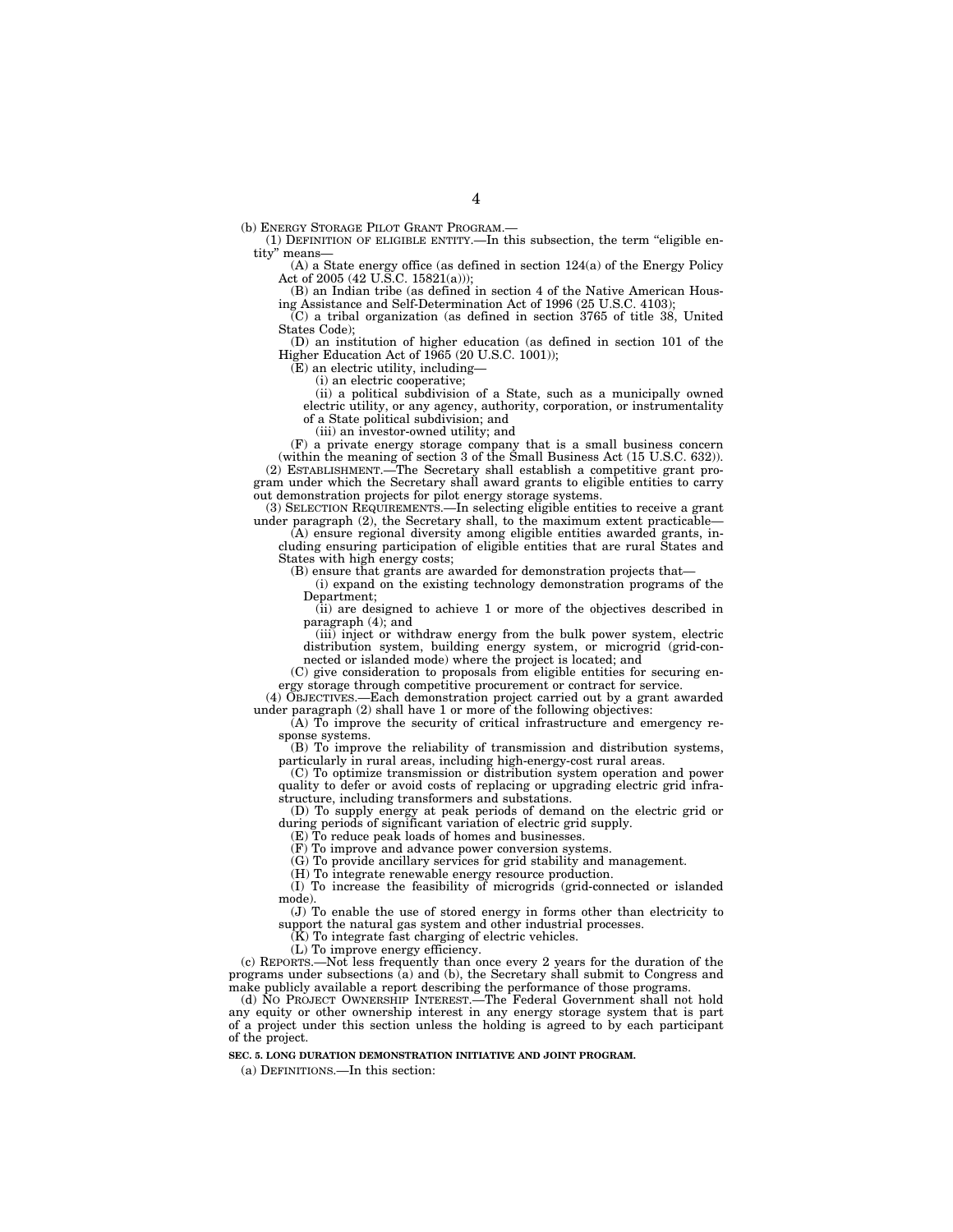(1) DIRECTOR OF ARPA–E.—The term ''Director of ARPA–E'' has the meaning given the term in section 5012(a) of the America COMPETES Act (42 U.S.C.  $16538(a)$ ).

(2) DIRECTOR OF ESTCP.—The term ''Director of ESTCP'' means the Secretary of Defense, acting through the Director of the Environmental Security Technology Certification Program of the Department of Defense.

 $(3)$  INITIATIVE.—The term "Initiative" means the demonstration initiative established under subsection (b).

(4) JOINT PROGRAM.—The term ''Joint Program'' means the joint program established under subsection (d).

(5) SECRETARY.—The term ''Secretary'' means the Secretary of Energy, acting through the Director of ARPA–E.

(b) ESTABLISHMENT OF INITIATIVE.—Not later than 180 days after the date of enactment of this Act, the Secretary shall establish a demonstration initiative composed of demonstration projects focused on the development of long-duration energy storage technologies.

(c) SELECTION OF PROJECTS.—To the maximum extent practicable, in selecting demonstration projects to participate in the Initiative, the Secretary shall—

(1) ensure a range of technology types;

(2) ensure regional diversity among projects; and

(3) consider bulk power level, distribution power level, behind-the-meter, microgrid (grid-connected or islanded mode), and off-grid applications.

(d) JOINT PROGRAM.

(1) ESTABLISHMENT.—As part of the Initiative, the Secretary, in consultation with the Director of ESTCP, shall establish within the Department of Energy a joint program to carry out projects—

(A) to demonstrate promising long-duration energy storage technologies at different scales; and

(B) to help new, innovative long-duration energy storage technologies become commercially viable.

(2) MEMORANDUM OF UNDERSTANDING.—Not later than 200 days after the date of enactment of this Act, the Secretary shall enter into a memorandum of understanding with the Director of ESTCP to administer the Joint Program.

(3) INFRASTRUCTURE.—In carrying out the Joint Program, the Secretary and the Director of ESTCP shall—

(A) use existing test-bed infrastructure at—

(i) Department of Energy facilities; and

(ii) Department of Defense installations; and

(B) develop new infrastructure for identified projects, if appropriate.

(4) GOALS AND METRICS.—The Secretary and the Director of ESTCP shall develop goals and metrics for technological progress under the Joint Program consistent with energy resilience and energy security policies.

(5) SELECTION OF PROJECTS.—

(A) IN GENERAL.—To the maximum extent practicable, in selecting projects to participate in the Joint Program, the Secretary and the Director of ESTCP shall—

(i) ensure that projects are carried out under conditions that represent a variety of environments with different physical conditions and market constraints; and

(ii) ensure an appropriate balance of—

(I) larger, higher-cost projects; and

(II) smaller, lower-cost projects.

(B) PRIORITY.—In carrying out the Joint Program, the Secretary and the Director of ESTCP shall give priority to demonstration projects that-

(i) make available to the public project information that will accelerate deployment of long-duration energy storage technologies; and (ii) will be carried out in the field.

**SEC. 6. TECHNICAL AND PLANNING ASSISTANCE PROGRAM.** 

(a) DEFINITIONS.—In this section:

(1) ELIGIBLE ENTITY.—The term ''eligible entity'' means—

(A) an electric cooperative;

(B) a political subdivision of a State, such as a municipally owned electric utility, or any agency, authority, corporation, or instrumentality of a State political subdivision;

(C) a not-for-profit entity that is in a partnership with not less than 6 entities described in subparagraph (A) or (B); and

(D) an investor-owned utility.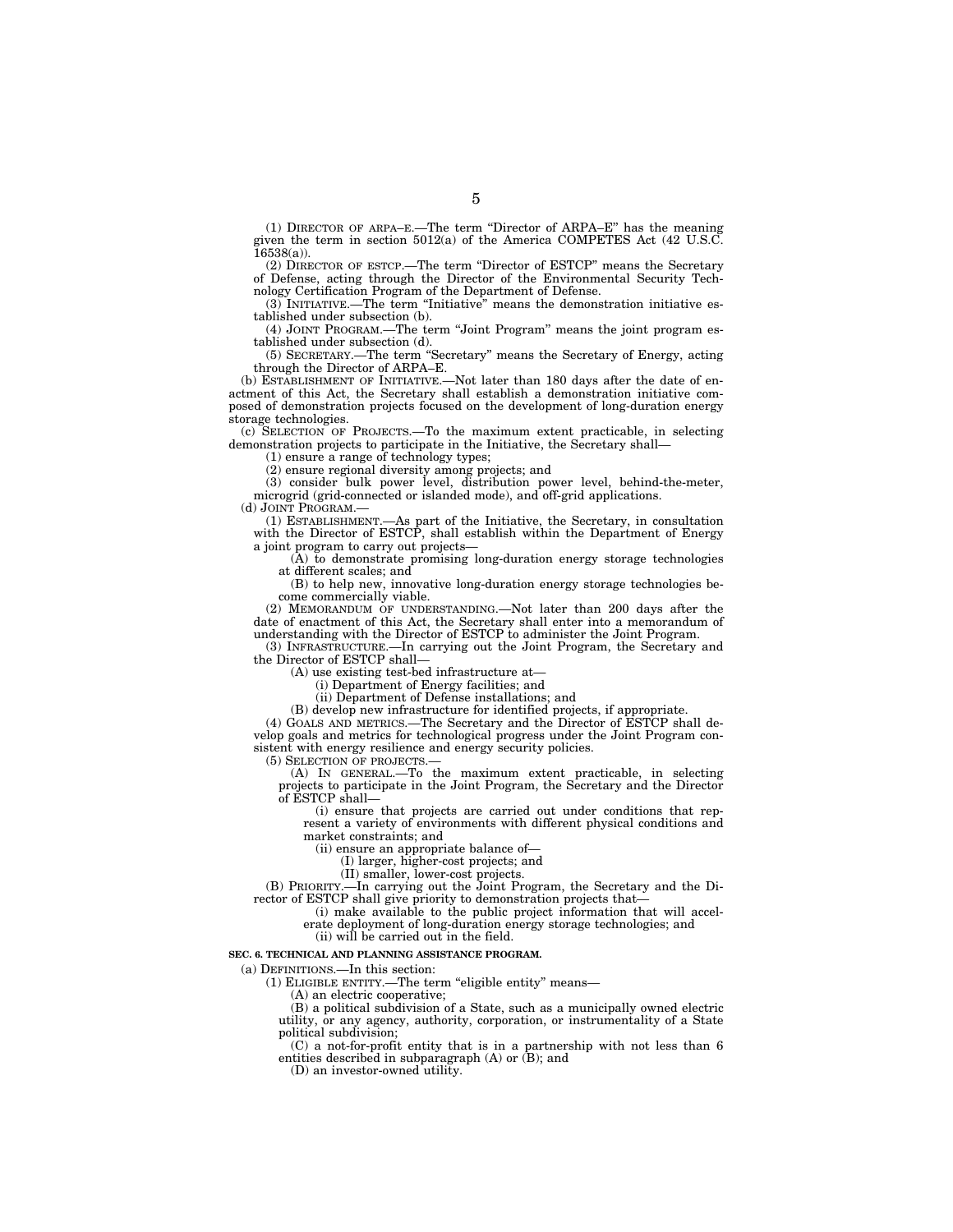(2) PROGRAM.—The term ''program'' means the technical and planning assistance program established under subsection (b)(1).

(b) ESTABLISHMENT.—

(1) IN GENERAL.—The Secretary shall establish a technical and planning assistance program to assist eligible entities in identifying, evaluating, planning, designing, and developing processes to procure energy storage systems.

(2) ASSISTANCE AND GRANTS.—Under the program, the Secretary shall—

(A) provide technical and planning assistance, including disseminating information, directly to eligible entities; and

(B) award grants to eligible entities to contract to obtain technical and planning assistance from outside experts.

(3) FOCUS.—In carrying out the program, the Secretary shall focus on energy storage system projects that have the greatest potential for—

(A) strengthening the reliability and resiliency of energy infrastructure; (B) reducing the cost of energy storage systems;

(C) improving the feasibility of microgrids (grid-connected or islanded mode), particularly in rural areas, including high energy cost rural areas; (D) reducing consumer electricity costs; or

(E) maximizing local job creation.

(c) TECHNICAL AND PLANNING ASSISTANCE.—

(1) IN GENERAL.—Technical and planning assistance provided under the program shall include assistance with 1 or more of the following activities relating to energy storage systems:

(A) Identification of opportunities to use energy storage systems.

(B) Feasibility studies to assess the potential for development of new en-

ergy storage systems or improvement of existing energy storage systems. (C) Assessment of technical and economic characteristics, including a cost-benefit analysis.

(D) Utility interconnection.

(E) Permitting and siting issues. (F) Business planning and financial analysis.

(G) Engineering design.

(H) Resource adequacy planning.

(I) Resilience planning and valuation.

(2) EXCLUSION.—Technical and planning assistance provided under the program shall not be used to pay any person for influencing or attempting to influence an officer or employee of any Federal, State, or local agency, a Member of Congress, an employee of a Member of Congress, a State or local legislative body, or an employee of a State or local legislative body.

(d) INFORMATION DISSEMINATION.—The information disseminated under subsection  $(b)(2)(A)$  shall include-

 $(1)$  information relating to the topics described in subsection  $(c)(1)$ , including case studies of successful examples;

(2) computational tools or software for assessment, design, and operation and maintenance of energy storage systems;

(3) public databases that track existing and planned energy storage systems; (4) best practices for the utility and grid operator business processes associated with the topics described in subsection  $(c)(1)$ ; and

(5) relevant State policies or regulations associated with the topics described in subsection (c)(1).

(e) APPLICATIONS.—

(1) IN GENERAL.—The Secretary shall seek applications for the program—

(A) on a competitive, merit-reviewed basis; and

(B) on a periodic basis, but not less frequently than once every 12 months.

(2) APPLICATION.—An eligible entity desiring to apply for the program shall submit to the Secretary an application at such time, in such manner, and containing such information as the Secretary may require, including whether the eligible entity is applying for—

(A) direct technical or planning assistance under subsection (b)(2)(A); or (B) a grant under subsection  $(b)(2)(B)$ .

(3) PRIORITIES.—In selecting eligible entities for technical and planning assistance under the program, the Secretary shall give priority to eligible entities described in subparagraphs  $(A)$  and  $(B)$  of subsection  $(a)(1)$ .

(f) REPORTS.—The Secretary shall submit to Congress and make available to the public—

(1) not less frequently than once every 2 years, a report describing the performance of the program, including a synthesis and analysis of any information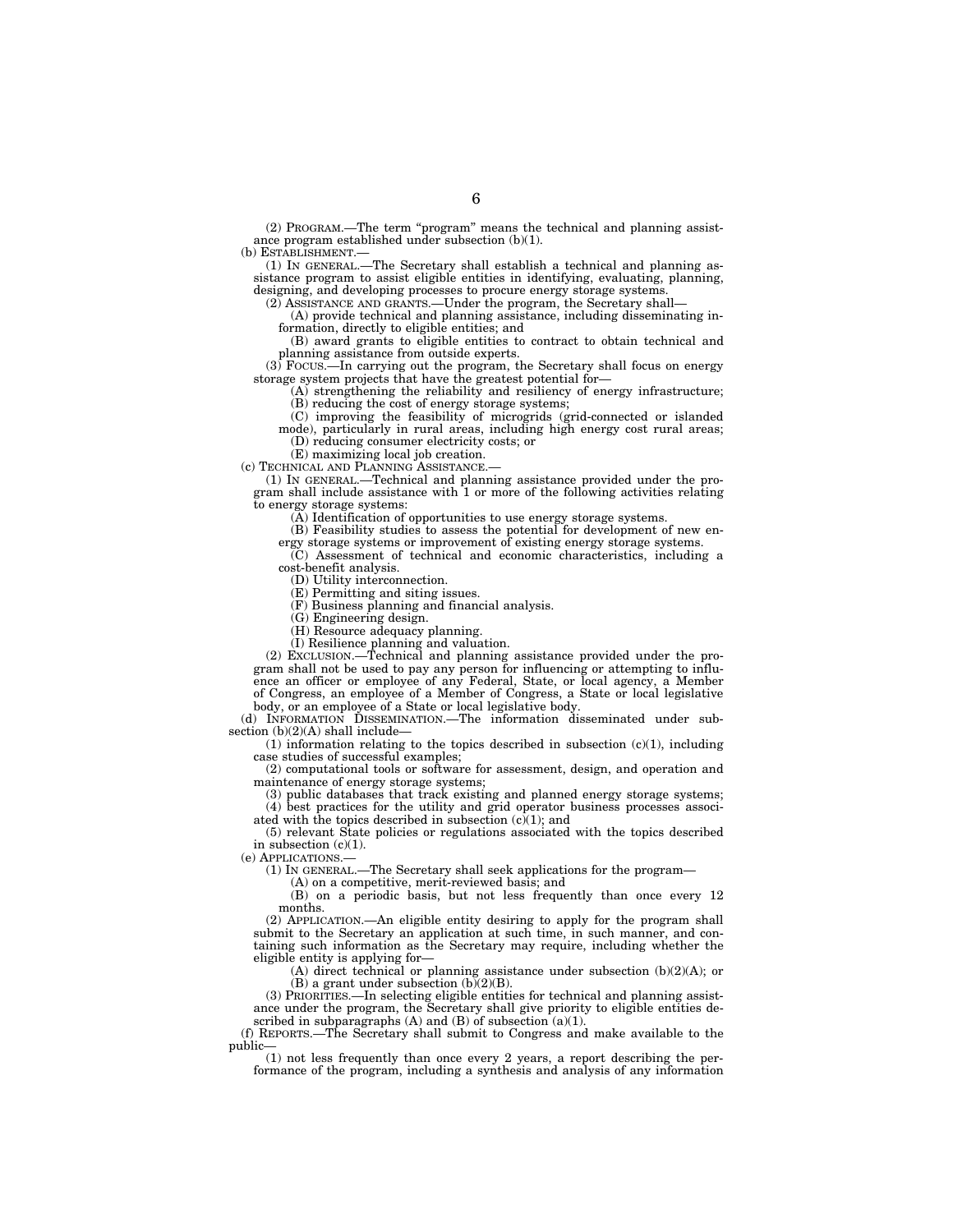the Secretary requires grant recipients to provide to the Secretary as a condition of receiving a grant; and

(2) on termination of the program, an assessment of the success of, and education provided by, the measures carried out by eligible entities under the program.

(g) COST-SHARING.—Activities under this section shall be subject to the cost-sharing requirements under section 988 of the Energy Policy Act of 2005 (42 U.S.C. 16352).

### **SEC. 7. ENERGY STORAGE MATERIALS RECYCLING PRIZE COMPETITION.**

Section 1008 of the Energy Policy Act of 2005 (42 U.S.C. 16396) is amended by adding at the end the following:

''(g) ENERGY STORAGE MATERIALS RECYCLING PRIZE COMPETITION.—

''(1) DEFINITION OF CRITICAL ENERGY STORAGE MATERIALS.—In this subsection, the term 'critical energy storage materials' includes—

''(A) lithium;

''(B) cobalt;  $\overline{C}$ ) nickel;

''(D) graphite; and

 $E(E)$  any other material determined by the Secretary to be critical to the continued growing supply of energy storage resources.

"(2) PRIZE AUTHORITY.-

''(A) IN GENERAL.—As part of the program established under subsection (a), the Secretary shall establish an award program, to be known as the 'Energy Storage Materials Recycling Prize Competition' (referred to in this subsection as the 'program'), under which the Secretary shall carry out prize competitions and make awards to advance the recycling of critical en-

ergy storage materials. ''(B) FREQUENCY.—To the maximum extent practicable, the Secretary shall carry out a competition under the program not less frequently than once every calendar year.

"(3) ELIGIBILITY.-

''(A) IN GENERAL.—To be eligible to win a prize under the program, an individual or entity—

"(i) shall have complied with the requirements of the competition as described in the announcement for that competition published in the Federal Register by the Secretary under paragraph (6);

''(ii) in the case of a private entity, shall be incorporated in the United States and maintain a primary place of business in the United States;

''(iii) in the case of an individual, whether participating singly or in a group, shall be a citizen of, or an alien lawfully admitted for permanent residence in, the United States.

''(B) EXCLUSIONS.—The following entities and individuals shall not be eligible to win a prize under the program:

"(i) A Federal entity.

"(ii) A Federal employee (including an employee of a National Laboratory) acting within the scope of employment.

"(4) AWARDS.—In carrying out the program, the Secretary shall award cash prizes, in amounts to be determined by the Secretary, to each individual or entity selected through a competitive process to develop advanced methods or technologies to recycle critical energy storage materials from energy storage systems.

''(5) CRITERIA.—

''(A) IN GENERAL.—The Secretary shall establish objective, merit-based criteria for awarding the prizes in each competition carried out under the program.

''(B) REQUIREMENTS.—The criteria established under subparagraph (A) shall prioritize advancements in methods or technologies that present the greatest potential for large-scale commercial deployment.

''(C) CONSULTATION.—In establishing criteria under subparagraph (A), the Secretary shall consult with appropriate members of private industry involved in the commercial deployment of energy storage systems. ''(6) ADVERTISING AND SOLICITATION OF COMPETITORS.—

''(A) IN GENERAL.—The Secretary shall announce each prize competition

under the program by publishing a notice in the Federal Register.

''(B) REQUIREMENTS.—Each notice published under subparagraph (A) shall describe the essential elements of the competition, such as—

''(i) the subject of the competition;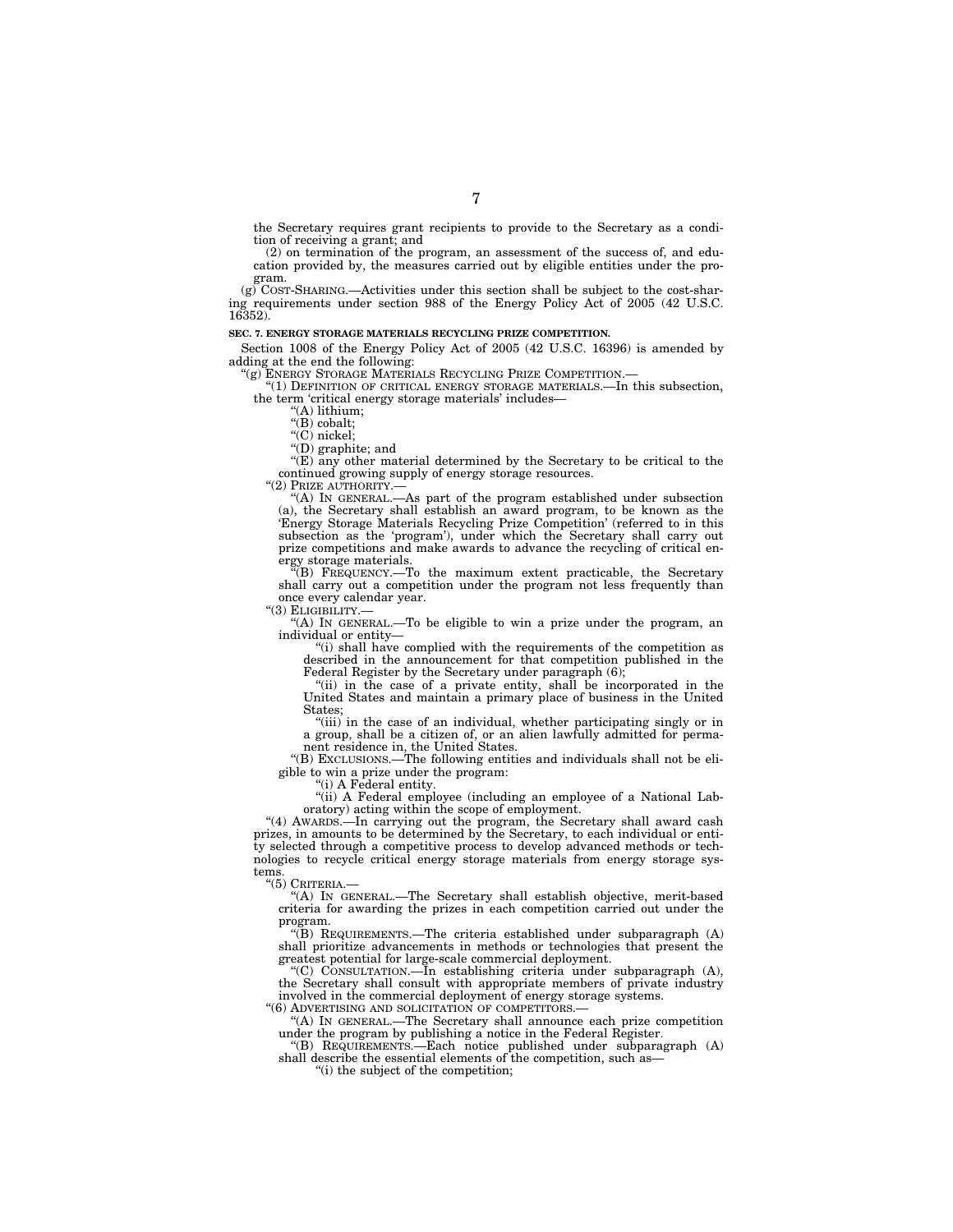"(ii) the duration of the competition;

"(iii) the eligibility requirements for participation in the competition;

"(iv) the process for participants to register for the competition; ''(v) the amount of the prize; and

"(vi) the criteria for awarding the prize.

"(7) JUDGES.

''(A) IN GENERAL.—For each prize competition under the program, the Secretary shall assemble a panel of qualified judges to select the winner or winners of the competition on the basis of the criteria established under paragraph (5).

''(B) SELECTION.—The judges for each competition shall include appropriate members of private industry involved in the commercial deployment of energy storage systems.

''(C) CONFLICTS.—An individual may not serve as a judge in a prize competition under the program if the individual, the spouse of the individual, any child of the individual, or any other member of the household of the individual—

''(i) has a personal or financial interest in, or is an employee, officer, director, or agent of, any entity that is a registered participant in the prize competition for which the individual will serve as a judge; or

''(ii) has a familial or financial relationship with a registered participant in the prize competition for which the individual will serve as a judge.

"(8) REPORT TO CONGRESS.—Not later than 60 days after the date on which the first prize is awarded under the program, and annually thereafter, the Secretary shall submit to Congress a report that—

'(A) identifies each award recipient;

''(B) describes the advanced methods or technologies developed by each award recipient; and

''(C) specifies actions being taken by the Department toward commercial application of all methods or technologies with respect to which a prize has been awarded under the program.

''(9) ANTI-DEFICIENCY ACT.—The Secretary shall carry out the program in accordance with section 1341 of title 31, United States Code (commonly referred to as the 'Anti-Deficiency Act').

''(10) AUTHORIZATION OF APPROPRIATIONS.—There is authorized to be appropriated to carry out this subsection \$10,000,000 for each of fiscal years 2020 through 2024, to remain available until expended.''.

#### **SEC. 8. REGULATORY ACTIONS TO ENCOURAGE ENERGY STORAGE DEPLOYMENT.**

(a) DEFINITIONS.—In this section:

(1) COMMISSION.—The term ''Commission'' means the Federal Energy Regulatory Commission.

(2) ELECTRIC STORAGE RESOURCE.—The term ''electric storage resource'' means a resource capable of receiving electric energy from the grid and storing that electric energy for later injection back into the grid.

(b) REGULATORY ACTION.

(1) IN GENERAL.—Not later than 1 year after the date of enactment of this Act, the Commission shall issue a regulation to identify the eligibility of, and process for, electric storage resources—

(A) to receive cost recovery through Commission-regulated rates for the transmission of electric energy in interstate commerce; and

(B) that receive cost recovery under subparagraph (A) to receive compensation for other services (such as the sale of energy, capacity, or ancillary services) without regard to whether those services are provided concurrently with the transmission service described in subparagraph (A).

(2) PROHIBITION OF DUPLICATE RECOVERY.—Any regulation issued under paragraph (1) shall preclude the receipt of unjust and unreasonable double recovery for electric storage resources providing services described in subparagraphs (A) and (B) of that paragraph.

(c) ELECTRIC STORAGE RESOURCES TECHNICAL CONFERENCE.—

(1) IN GENERAL.—Not later than 180 days after the date of enactment of this Act, the Commission shall convene a technical conference on the potential for electric storage resources to improve the operation of electric systems.

(2) REQUIREMENTS.—The technical conference under paragraph (1) shall—

(A) identify opportunities for further consideration of electric storage resources in regional and interregional transmission planning processes within the jurisdiction of the Commission;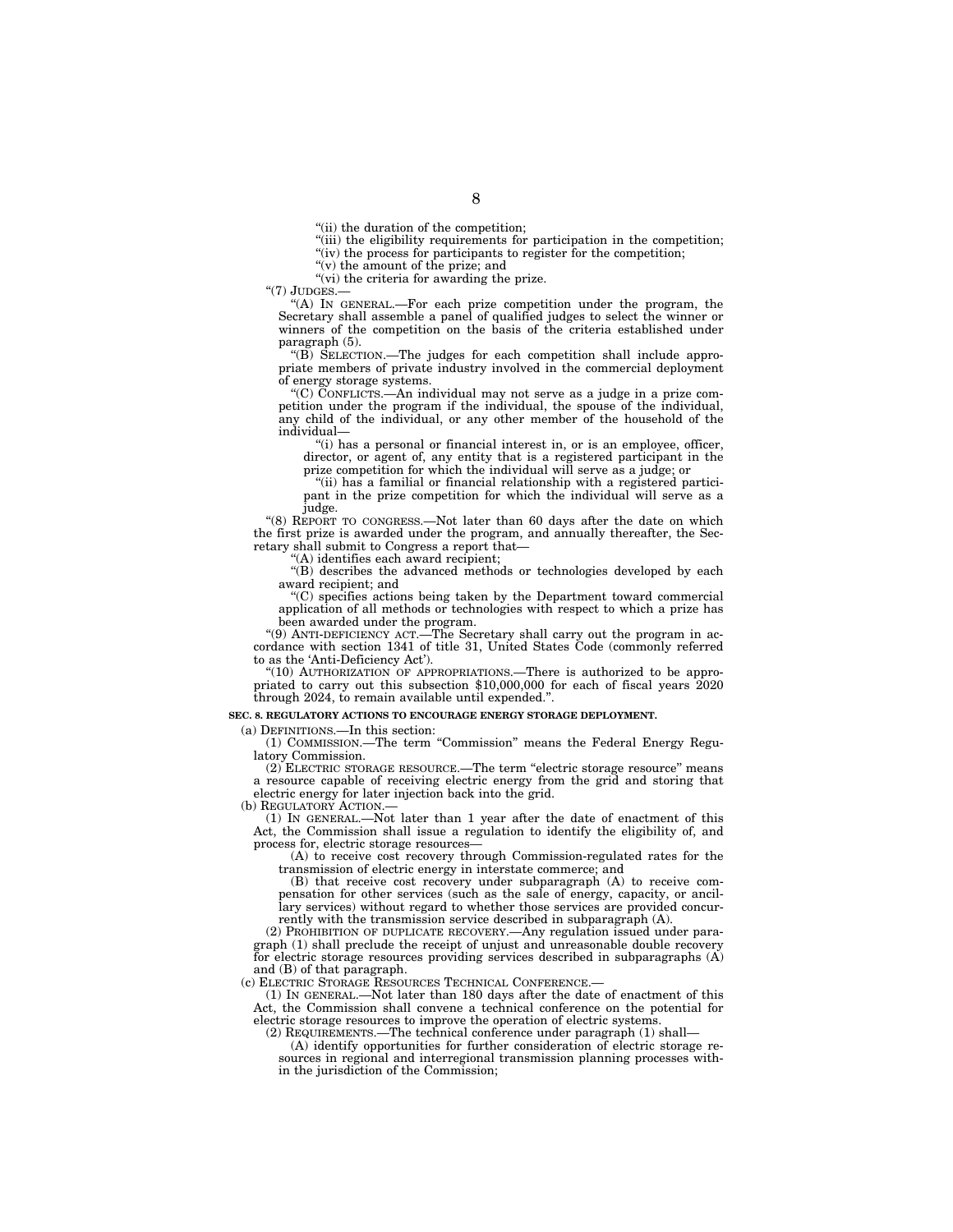(B) identify all energy, capacity, and ancillary service products, market designs, or rules that—

(i) are within the jurisdiction of the Commission; and

(ii) enable and compensate for the use of electric storage resources that improve the operation of electric systems;

(C) examine additional products, market designs, or rules that would enable and compensate for the use of electric storage resources for improving the operation of electric systems; and

(D) examine the functional value of electric storage resources at the transmission and distribution system interface for purposes of providing electric system reliability.

### **SEC. 9. COORDINATION.**

To the maximum extent practicable, the Secretary shall coordinate the activities under this Act (including activities conducted pursuant to the amendments made by this Act) among the offices and employees of the Department, other Federal agencies, and other relevant entities—

(1) to ensure appropriate collaboration; and

(2) to avoid unnecessary duplication of those activities.

### **SEC. 10. AUTHORIZATION OF APPROPRIATIONS.**

There are authorized to be appropriated—

(1) to carry out section  $3, $100,000,000$  for each of fiscal years 2020 through 2024, to remain available until expended;

 $(2)$  to carry out section 4, \$100,000,000 for each of fiscal years 2020 through 2024, to remain available until expended;

(3) to carry out section 5, \$50,000,000 for each of fiscal years 2020 through 2024, to remain available until expended; and

 $(4)$  to carry out section 6, \$20,000,000 for each of fiscal years 2020 through 2024, to remain available until expended.

### Amend the title so as to read:

''A bill to support research, development, and demonstration programs relating to energy storage systems, and for other purposes.".

### PURPOSE

The purpose of S. 1602, as ordered reported, is to support research, development, and demonstration programs relating to energy storage systems.

### BACKGROUND AND NEED

Energy storage technologies convert captured electricity into another form of energy (such as kinetic or chemical) and later convert that energy back into electricity. These technologies can take many forms, but three of the most common are pumped hydro, lithiumion batteries, and flywheels. New installations of battery energy storage, particularly lithium-ion battery systems, have accelerated in recent years and show increasing promise although technical and deployment challenges persist.

Energy storage can offer multiple benefits to the electric grid spanning power generation, transmission, and distribution, including applications for frequency regulation, spinning reserve, load leveling, peak shaving, power quality, and capacity firming. Beyond benefits that directly affect the traditional grid, energy storage can also provide flexibility to hybrid energy microgrid systems.

Lithium ion batteries are one of the fastest growing energy storage markets due to their high energy densities, high power, near 100 percent efficiency, and low self-discharge. However, the dominant energy storage technology deployed in the United States for use in the electric power system remains pumped hydropower,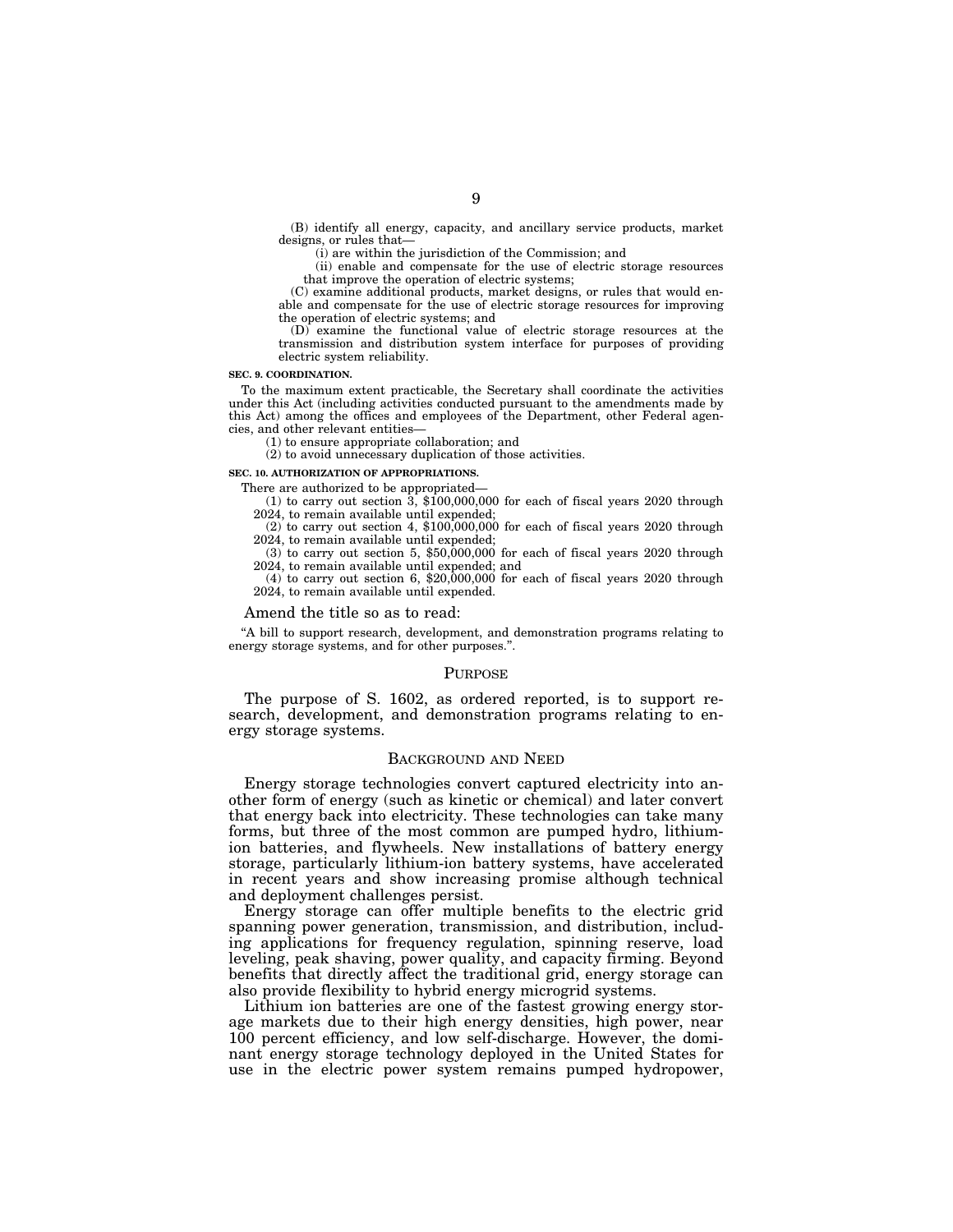which comprised more than 94 percent of installed energy storage capacity as of June 2018.

Recognizing the potential benefits and the increased pace of deployment of energy storage systems, in February 2018, the Federal Energy Regulatory Commission (FERC) issued Order No. 841, which requires the nation's energy markets to remove barriers to market access for energy storage.

Pursuant to multiple laws, including the Energy Policy Act of 2005 (Public Law 109–58) and the Energy Independence and Security Act of 2007 (Public Law 110–140), the Department of Energy (DOE or Department) is authorized to conduct research and development activities on energy storage technologies. S. 1602, as amended, would encourage further development and commercialization of energy storage technologies by  $(1)$  establishing a research, development, and deployment program to advance energy storage technologies; (2) directing the Secretary of Energy (Secretary) to carry out at least five demonstration projects as well as a competitive pilot project grant program; (3) establishing a joint long-term demonstration initiative with the Secretary of Defense; (4) carrying out a technical and planning assistance program that prioritizes rural electric cooperatives and municipal utilities; (5) establishing an energy storage materials recycling prize competition; and (6) directing FERC to issue a regulation on energy storage cost recovery.

### LEGISLATIVE HISTORY

S. 1602 was introduced by Senators Collins, Heinrich, Smith, Gardner, King, McSally, and Coons on May 22, 2019. Senators Murkowski, Crapo, Stabenow, Hirono, Manchin, Klobuchar, Hassan, Whitehouse, Reed, Cortez-Masto, Wyden, and Duckworth are also cosponsors. The Subcommittee on Energy held a hearing on the bill on July 9, 2019.

S. 1602, as amended, includes language from the following four measures: S. 1183, the Expanding Access to Sustainable Energy Act of 2019, which was introduced by Senators Klobuchar and Moran on April 11, 2019, and cosponsored by Senators Gardner, Collins, Stabenow and King; S. 1593, the Promoting Grid Storage Act of 2019, which was introduced by Senators Smith, Collins, Hirono, Duckworth, Cortez-Masto, Stabenow, Heinrich, Gardner, and Hassan on May 22, 2019 and cosponsored by Senator King; S. 1741, the Reducing the Cost of Energy Storage Act of 2019, which was introduced by Senators Wyden, Whitehouse, Coons, and Reed on June 5, 2019; and S. 2048, the Joint Long-Term Storage Act of 2019, which was introduced by Senators King and McSally on June 27, 2019, and cosponsored by Senators Gardner and Heinrich. The Subcommittee on Energy held a hearing on S. 1183, S. 1593, S. 1741, and S. 2048 on July 9, 2019.

During the 115th Congress, Senator Franken introduced similar legislation to S. 1593, S. 1851, on September 25, 2017, and the Senate Energy and Natural Resources Committee conducted a hearing on S. 1851 on December 5, 2017.

Senator Wyden introduced similar legislation to S. 1741, S. 1876, on September 27, 2017. The Senate Energy and Natural Resources Committee conducted a hearing on S. 1876 on December 5, 2017.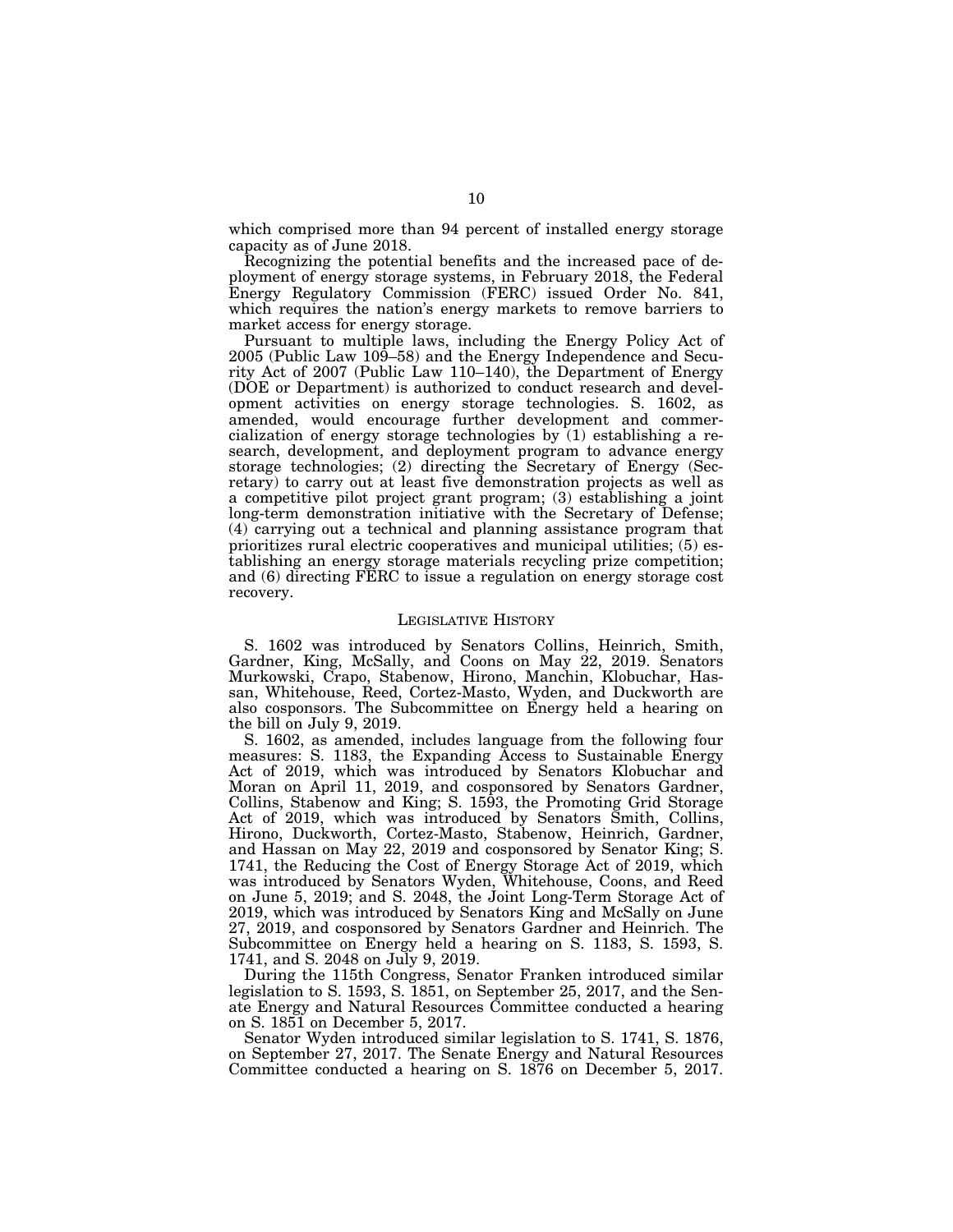Senator Smith introduced similar legislation to S. 1593, S. 3376, on August 23, 2018, and the Senate Energy and Natural Resources Committee conducted a hearing on S. 3376 on November 29, 2018.

During the 114th Congress, Senator Franken introduced similar legislation to S. 1593, S. 1256, on May 22, 2015, and the Senate Energy and Natural Resources Committee conducted a hearing on S. 1256 on June 9, 2015.

The Senate Committee on Energy and Natural Resources met in open business session on September 25, 2019, and ordered S. 1602 favorably reported, as amended.

### COMMITTEE RECOMMENDATION

The Senate Committee on Energy and Natural Resources, in open business session on September 25, 2019, by a majority voice vote of a quorum present, recommends that the Senate pass S. 1602, if amended as described herein. Senator Lee asked to be recorded as voting no.

### COMMITTEE AMENDMENTS

During its consideration of S. 1602, the Committee adopted an amendment in the nature of a substitute and an amendment to the title.

The amendment in the nature of a substitute is a combination of S. 1602 and select language from four other bills: S. 1183, the Expanding Access to Sustainable Energy Act of 2019; S. 1593, the Promoting Grid Storage Act of 2019; S. 1741, the Reducing the Cost of Energy Storage Act of 2019; and S. 2048, the Joint Long-Term Storage Act of 2019.

Specifically, the amendment expands the research and development program in S. 1602 to include other energy storage technologies, and requires that at least one of the five demonstration projects provided in S. 1602 shall be a long-term energy storage demonstration. The amendment also retains the language on testing and validation and strategic planning contained in S. 1602. In addition, section 4(b) of the amendment includes the competitive grant pilot language from S. 1593, section 6 of the amendment combines the technical assistance program language from S. 1593 and S. 1183, and section 5 of the amendment includes the long-duration demonstration language from S. 2048. With respect to S. 1741, the amendment includes language on protecting the privacy of individuals and businesses participating in the research and development program authorized in section 3.

The amendment in the nature of a substitute also includes new language on energy storage materials recycling and regulatory actions. Specifically, section 7 of the amendment amends the Energy Policy Act of 2005 to authorize the Secretary to carry out prize competitions to advance the recycling of critical energy storage materials. Section 8 of the amendment directs FERC to issue a regulation to identify the eligibility of, and process for, energy storage resources to receive cost recovery for transmission and other services. Section 8 also directs FERC to convene a technical conference to identify opportunities for energy storage to be considered in transmission planning and to be compensated for various market services.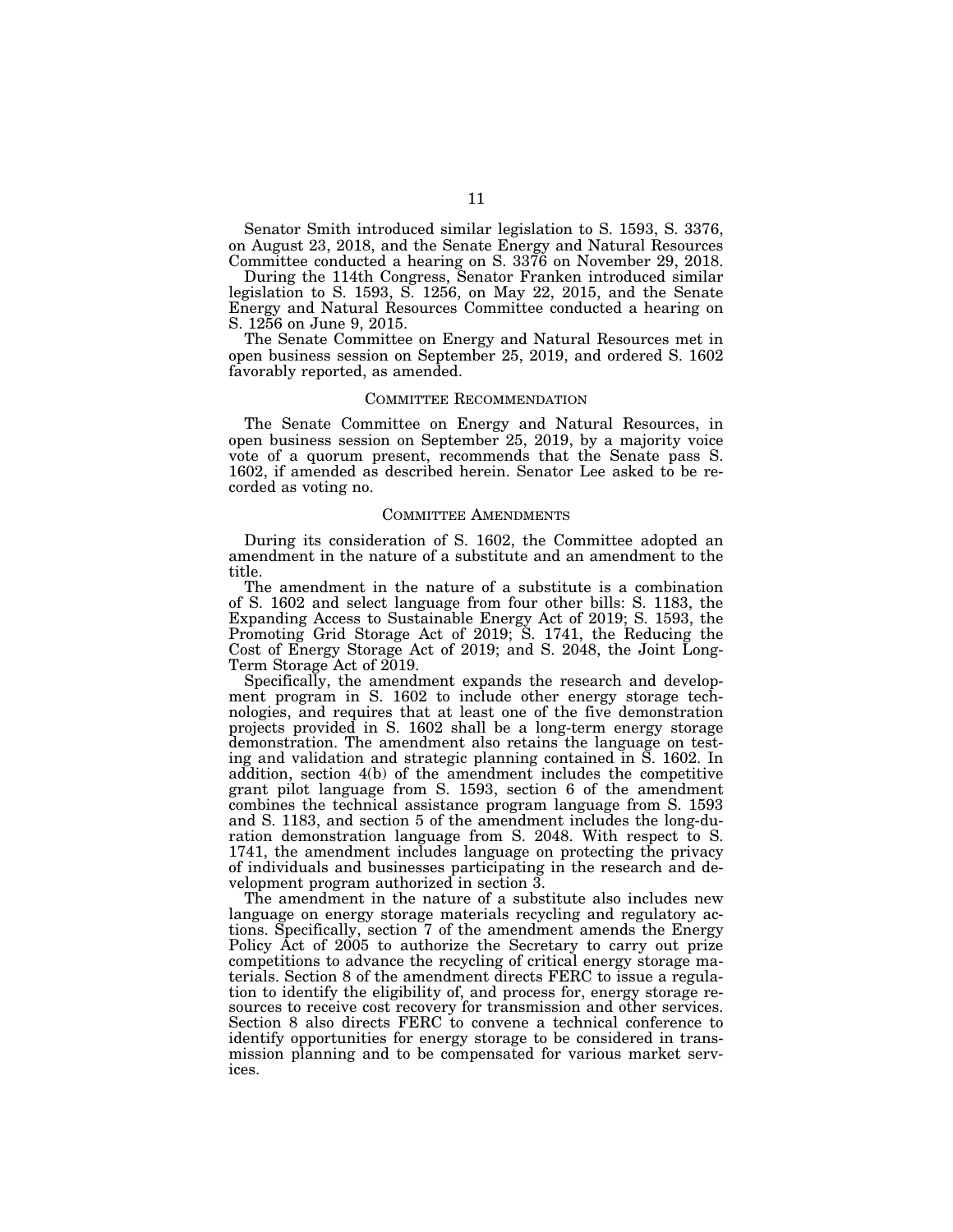# *Section 1. Short title*

Section 1 sets forth the short title of the bill.

## *Sec. 2. Definitions*

Section 2 sets forth key definitions.

# *Sec. 3. Energy storage system research, development, and deployment program*

Section 3(a) directs the Secretary to establish the "Energy Storage System Research, Development, and Deployment Program.''

Subsection (b) states that the program shall focus on energy storage systems designed to further the development of technologies for the following purposes: large-scale commercial deployment of energy storage; distributed energy storage; transportation energy storage; the reclamation, recycling, repurposing, and disposal energy storage materials; advanced control methods; pumped hydroelectric energy storage systems; models and tools to demonstrate the benefits of energy storage technologies; and energy storage use cases.

Subsection (c) directs the Secretary to coordinate with at least one National Laboratory to accelerate standardized testing and validation of energy storage systems.

Subsection (d) directs the Secretary to review the program objectives at least once annually and update as needed to ensure the program continues to advance energy storage systems toward widespread commercial deployment.

Subsection (e) requires the Secretary to develop a 10-year strategic plan for the program to identify Department programs that support the program activities and are important to the development of energy storage systems. The strategic plan must also include expected timelines for accomplishing program objectives; be submitted to relevant Congressional committees within 180 days of enactment; and be reviewed annually. The Secretary is further authorized to periodically revise the strategic plan.

Subsection (f) provides that the program shall be cross-cutting and shall leverage the expertise and resources of various offices of the Department.

Subsection (g) provides that, in carrying out the program, the Secretary shall follow best practices for protecting the privacy of individuals and businesses.

# *Sec. 4. Energy storage demonstration projects; pilot grant program*

Section 4(a) directs the Secretary to enter into agreements to carry out at least five energy storage system demonstration projects by September 30, 2023. At least one of those projects must be designed to further the development of long-term or seasonal energy storage technologies.

Subsection  $(b)(1)$  defines key terms for this subsection.

Subsection (b)(2) directs the Secretary to establish a competitive grant program for the pilot energy storage systems demonstration projects. State energy offices, tribes, institutions of higher education, electric utilities, and private energy storage companies that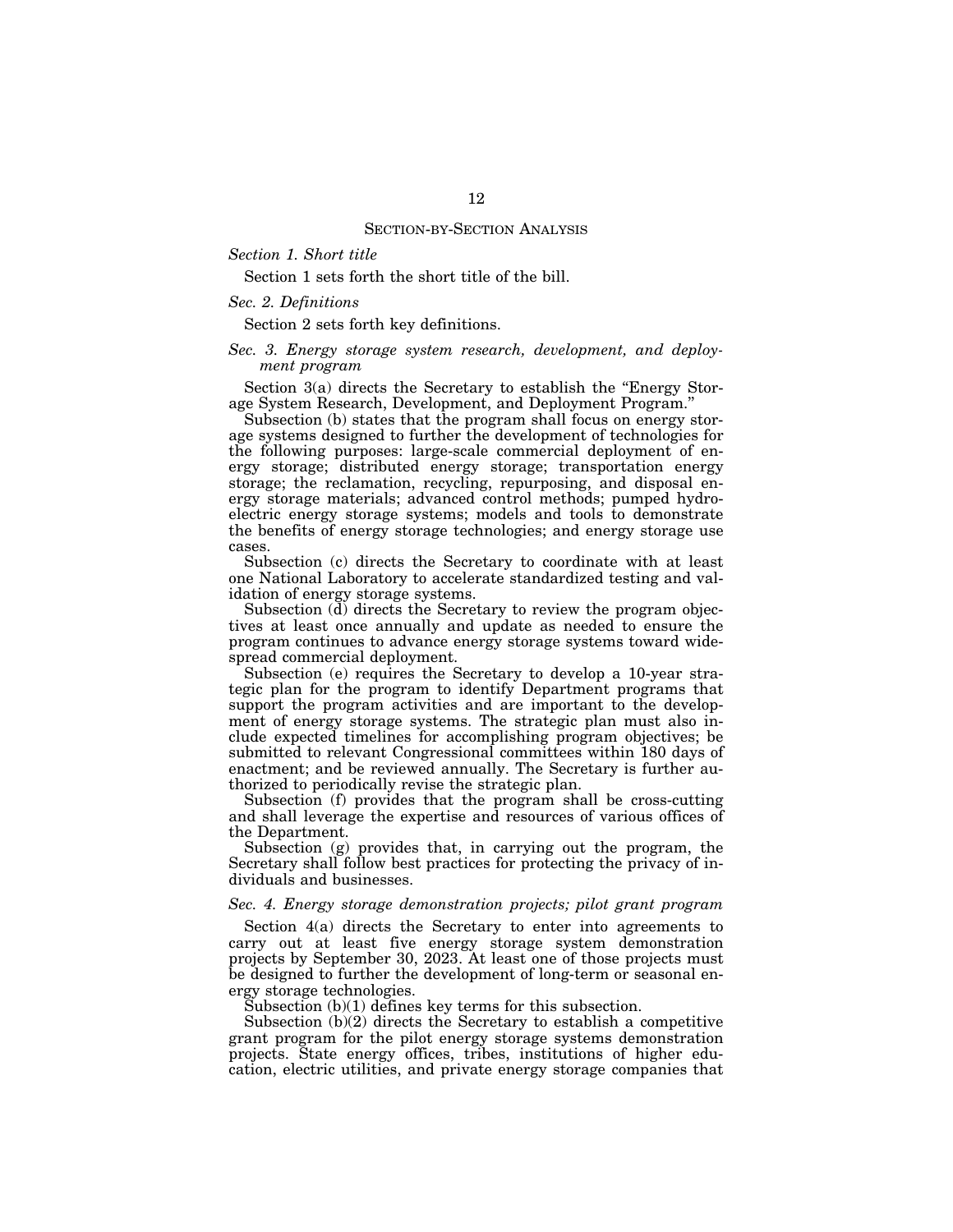are small business concerns are eligible to participate in such program.

Subsection (b)(3) specifies the selection requirements the Secretary must consider in awarding grants, including ensuring regional diversity among awardees and that the grants are provided to projects in diverse regions and the grants further the objectives of the energy storage research, development, and deployment program established in section 3.

Subsection(b)(4) requires each project carried out by a grant to fulfill at least one of the specified objectives, including improving grid reliability and security, supplying peak power, integrating renewables, and improving the feasibility of microgrids.

Subsection (c) requires the Secretary to submit to Congress and make publicly available a report describing the performance of the demonstration and pilot grant programs at least once every two years.

Subsection (d) provides that the Federal government shall not hold any ownership interest in any energy storage a system that is a part of a demonstration or pilot project under this section.

### *Sec. 5. Long-duration demonstration initiative and joint program*

Section 5(a) defines key terms for this section. In this section, the term "Secretary" means the Secretary of Energy, acting through the Director of ARPA–E.

Subsection (b) requires the Secretary to establish a demonstration initiative (Initiative) composed of demonstration projects focused on the development of long-duration energy storage technologies within 180 days of enactment.

Subsection (c) provides that, in selecting demonstration projects under the Initiative, the Secretary shall ensure a range of technology types, ensure regional diversity, and consider a variety of storage applications.

Subsection (d)(1) requires the Secretary to consult with the Director of the Environmental Security Technology Certification Program (ESTCP) of the Department of Defense to establish within the Department of Energy a joint program to carry out projects to demonstrate long-duration energy storage technologies and to help such technologies become commercially viable.

Subsection  $(d)(2)$  directs to Secretary to enter into a memorandum of understanding with the ESTCP Director to administer the joint program within 200 days of enactment.

Subsection  $(d)(3)$  specifies that in carrying out the joint program, the Secretary and the ESTCP Director shall use existing test-bed infrastructure and, if appropriate, develop new infrastructure.

Subsection (d)(4) directs the Secretary and the ESTCP Director to develop goals and metrics for the joint program.

Subsection (d)(5) directs the Secretary and ESTCP Director, in selecting projects for the joint program, to ensure projects are carried out with a variety of environments and an appropriate balance of larger, more expensive projects and smaller, less expensive projects. This subsection further specifies that priority is to be given to demonstration projects that make public project information available that will accelerate deployment of long-duration energy storage technologies and will be carried out in the field.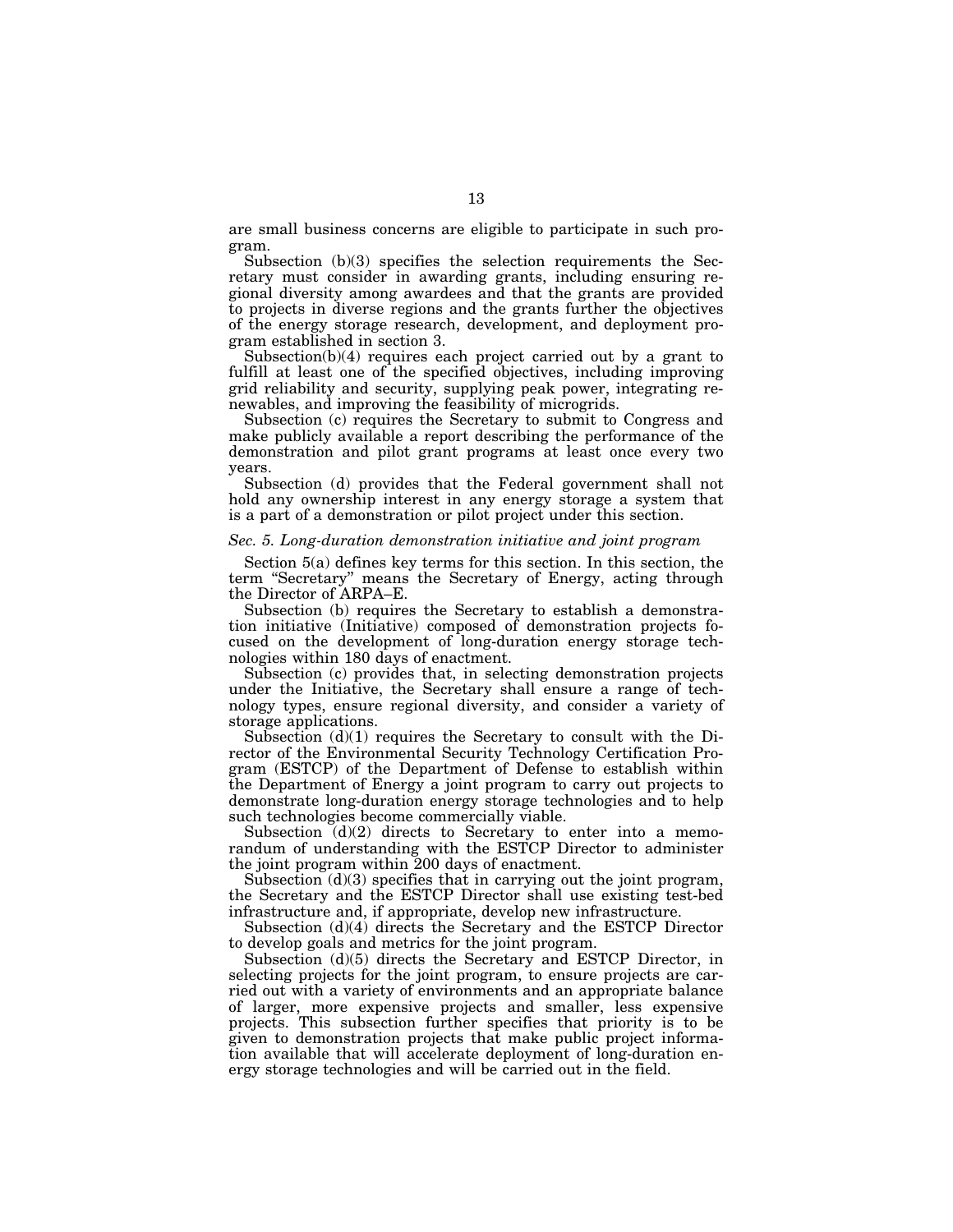### *Sec. 6. Technical and planning assistance program*

Section 6 (a) defines key terms for this section.

Subsection (b) directs the Secretary to establish a technical and planning assistance program to assist eligible entities in identifying, evaluating, planning, designing, and developing processes to procure energy storage systems. In carrying out the program, the Secretary shall provide technical and planning assistance directly to eligible entities and via grant awards that allow eligible entities to contract for technical and planning assistance. This subsection also request the Secretary to focus such assistance on projects that have the greatest potential for strengthening grid reliability, reducing the cost of energy storage systems, and reducing consumer electricity costs, among other goals.

Subsection (c) states that technical and planning assistance under the program shall include assistance with identifying opportunities for energy storage systems, assessing technical and economic characteristics of energy storage systems, permitting and sitting issues, and other activities. This subsection further excludes the use of technical and planning assistance to pay for Federal, State, or local lobbying efforts.

Subsection (d) provides that information disseminated under the program shall include case studies and successful examples of energy storage projects, best practices, relevant state policies and regulations, and other information.

Subsection (e) provides that applications for technical and planning assistance shall be granted by the Secretary on a competitive, merit-reviewed basis, and shall be sought at least once every 12 months. The subsection also states the Secretary shall give electric cooperatives and municipal utilities priority for technical and planning assistance under the program.

Subsection (f) requires the Secretary to submit to Congress and make available to the public a report describing the performance of the program at least once every two years.

Subsection (g) provides that activities under the program shall be subject to the cost-sharing requirements under section 988 of the Energy Policy Act of 2005 (42 U.S.C. 16352).

### *Sec. 7. Energy storage materials recycling prize competition*

Section 7 amends section 1008 of the Energy Policy Act of 2005 (42 U.S.C. 16396) to establish the Energy Storage Materials Recycling Prize Competition as the new subsection (g).

The new subsection  $(g)(1)$  defines critical energy storage materials to include lithium, cobalt, nickel, graphite, and any other material determined by the Secretary to be critical to the continued growing supply of energy storage resources.

The new subsection  $(g)(2)$  directs the Secretary to establish the Energy Storage Materials Recycling Prize competition award program to carry out prize competitions and make awards to advance the recycling of critical energy storage materials at least once every calendar year.

The new subsection  $(g)(3)$  sets forth eligibility requirements to receive prizes under the competition and specifically excludes a Federal entity or a Federal employee from being eligible.

The new subsection  $(g)(4)$  states that the Secretary shall award cash prizes to each individual or entity selected through a competi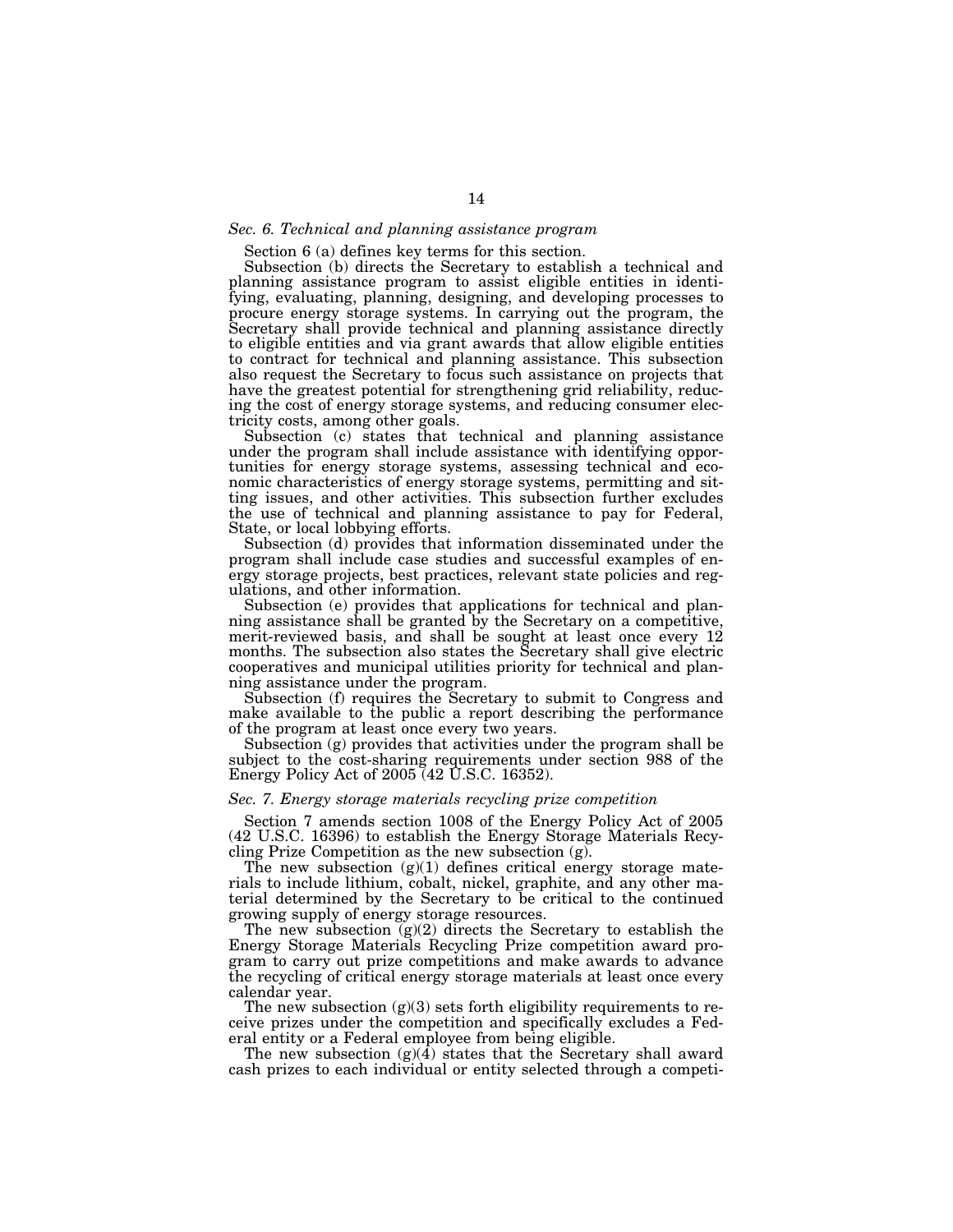tive process to develop advanced methods or technologies to recycle critical energy storage materials from energy storage systems.

The new subsection  $(g)(5)$  requires the Secretary to establish merit-based criteria to award prizes under the competitions, and the criteria must prioritize advancements in methods or technologies that present the greatest potential for large-scale commercial deployment.

The new subsection  $(g)(6)$  states that the Secretary shall announce each prize competition by public notice in the Federal Register, and such notice shall describe the essential elements of the competitions.

The new subsection  $(g)(7)$  directs the Secretary to assemble a panel of qualified judges to select the competition winners. The panel of judges shall include appropriate members of private industry involved in the commercial deployment of energy storage systems. The subsection also states that no individual may not serve as a judge if they have a personal interest in any participant in the competitions.

The new subsection  $(g)(8)$  requires the Secretary to submit an annual report to Congress identifying award recipients, the technologies developed by such recipients, and other information.

The new subsection  $(g)(9)$  requires the Secretary to comply with the Anti-Deficiency Act (31 U.S.C. 1341) when carrying out the program.

The new subsection  $(g)(10)$  authorizes to be appropriated for the program \$10,000,000 for each of fiscal years  $(\overline{FY}_s)$  2020 through 2024, to remain available until expended.

# *Sec. 8. Regulatory actions to encourage energy storage development*

Section 8 (a) defines key terms for this section.

Subsection (b) directs FERC to issue a regulation to identify the eligibility of, and process for, electric storage resources to receive cost recovery through FERC-regulated rates for transmission service and the sale of energy, capacity, or ancillary services. This subsection also prohibits duplicate recovery for electric storage resources.

Subsection (c) directs FERC to convene a technical conference within 180 days of enactment on the potential for electric storage resources to improve the operation of electric systems.

### *Sec. 9. Coordination*

Section 9 directs the Secretary to coordinate the activities under this Act among the offices and employees of the Department, other Federal agencies, and other relevant entities.

# *Sec. 10. Authorization of appropriations*

Section 10 sets forth the authorization amounts under the Act. Section 3 is authorized at \$100 million for each of FYs 2020 through 2024. Section 4 is authorized at \$100 million for each of FYs 2020 through 2024. Section 5 is authorized at \$50 million for each of FYs 2020 through 2024. Section 6 is authorized at \$20 million for each of FYs 2020 through 2024. The total authorization for all programs and activities under the Act is \$1.4 billion over a five year period.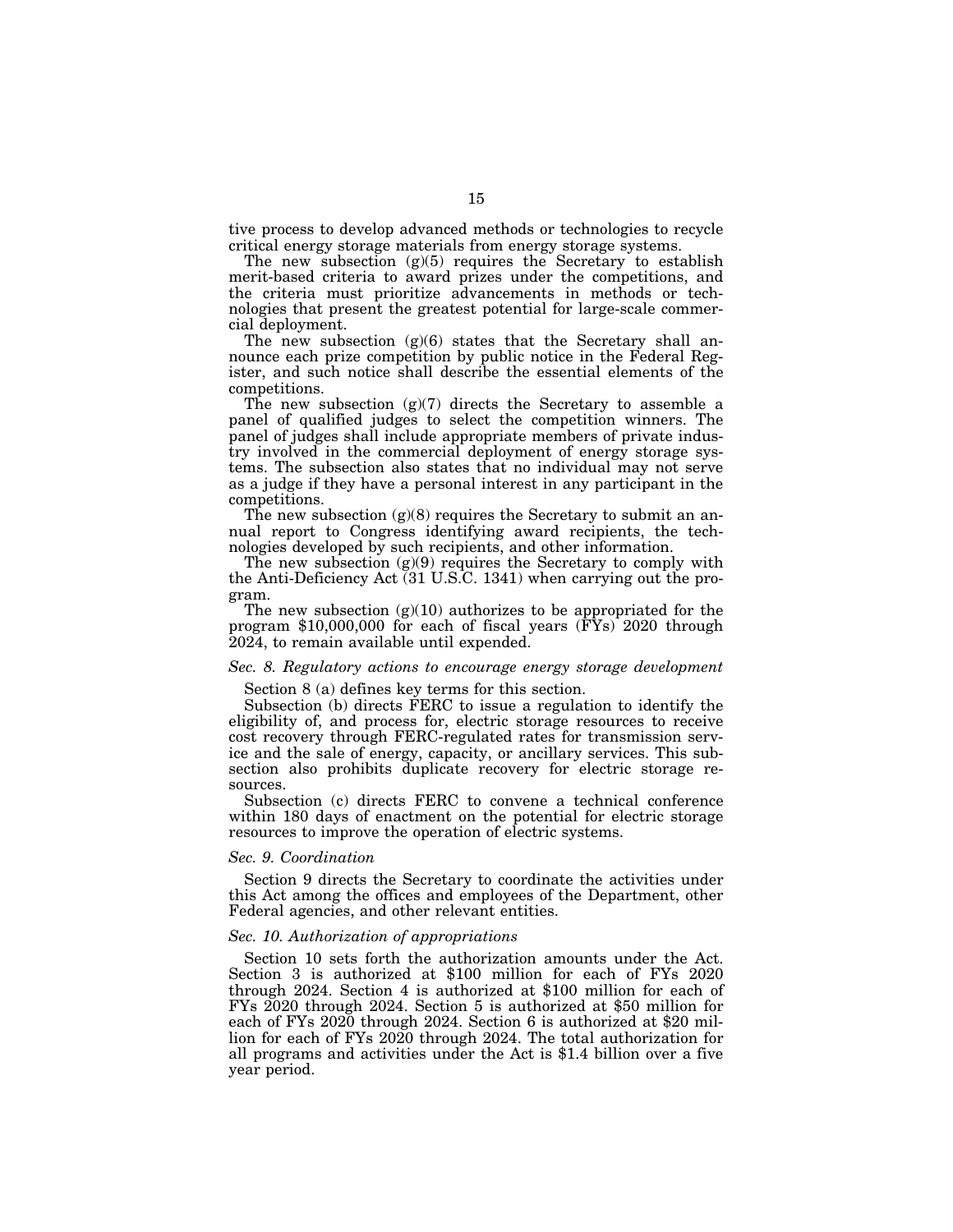### COST AND BUDGETARY CONSIDERATIONS

The following estimate of the costs of this measure has been provided by the Congressional Budget Office:

| <b>S. 1602, BEST Act</b><br>As ordered reported by the Senate Committee on Energy and Natural Resources on September 25, 2019 |      |                                     |           |  |  |  |  |
|-------------------------------------------------------------------------------------------------------------------------------|------|-------------------------------------|-----------|--|--|--|--|
| By Fiscal Year, Millions of Dollars                                                                                           | 2020 | 2020-2024                           | 2020-2029 |  |  |  |  |
| Direct Spending (Outlays)                                                                                                     |      |                                     |           |  |  |  |  |
| Revenues                                                                                                                      |      |                                     |           |  |  |  |  |
| Increase in the Deficit                                                                                                       | Ω    |                                     |           |  |  |  |  |
| <b>Spending Subject to</b><br><b>Appropriation (Outlays)</b>                                                                  | 65   | 995                                 | 1.400     |  |  |  |  |
| Statutory pay-as-you-go<br>procedures apply?                                                                                  | No.  | <b>Mandate Effects</b>              |           |  |  |  |  |
| Increases on-budget deficits in any<br>of the four consecutive 10-year<br>periods beginning in 2030?                          | No.  | Contains intergovernmental mandate? | <b>No</b> |  |  |  |  |
|                                                                                                                               |      | Contains private-sector mandate?    | No        |  |  |  |  |

S. 1602 would require the Department of Energy (DOE) to establish a research, development, and deployment program for energy storage systems. The bill would authorize the appropriation of \$280 million annually over the 2020–2024 period for those purposes.

Under S. 1602, DOE would:

• Enter into agreements to carry out demonstration projects for energy storage systems;

• Establish a competitive grant program to help state governments, tribal governments, institutions of higher education, or utilities carry out demonstration projects for energy storage systems;

• Establish a joint program with the Department of Defense aimed at improving the performance of energy storage technologies designed for extended operations;

• Provide technical, financial, and planning assistance to help certain electric cooperatives, nonprofit organizations, and utilities procure energy storage systems; and

• Award competitive prizes for advancing the recycling of critical energy storage materials such as lithium, cobalt, nickel, and graphite.

Based on historical rates of spending for similar activities, and assuming appropriation of the specified amounts, CBO estimates that implementing S. 1602 would cost \$995 million over the 2020 2024 period and \$405 million after 2024. The costs of the legislation (detailed in Table 1) fall within budget function 270 (energy).

TABLE 1.—ESTIMATED INCREASES IN SPENDING SUBJECT TO APPROPRIATION UNDER S. 1602

| By fiscal year, millions of dollars- |  |  |  |                                              |  |  |  |  |                                    |                                       |               |
|--------------------------------------|--|--|--|----------------------------------------------|--|--|--|--|------------------------------------|---------------------------------------|---------------|
| 2020                                 |  |  |  | 2021 2022 2023 2024 2025 2026 2027 2028 2029 |  |  |  |  |                                    | 2020--<br>2024                        | 2020-<br>2029 |
| 280                                  |  |  |  |                                              |  |  |  |  | 65 168 224 263 275 215 112 56 17 5 | 280 280 280 280 0 0 0 0 0 1,400 1,400 | 995 1.400     |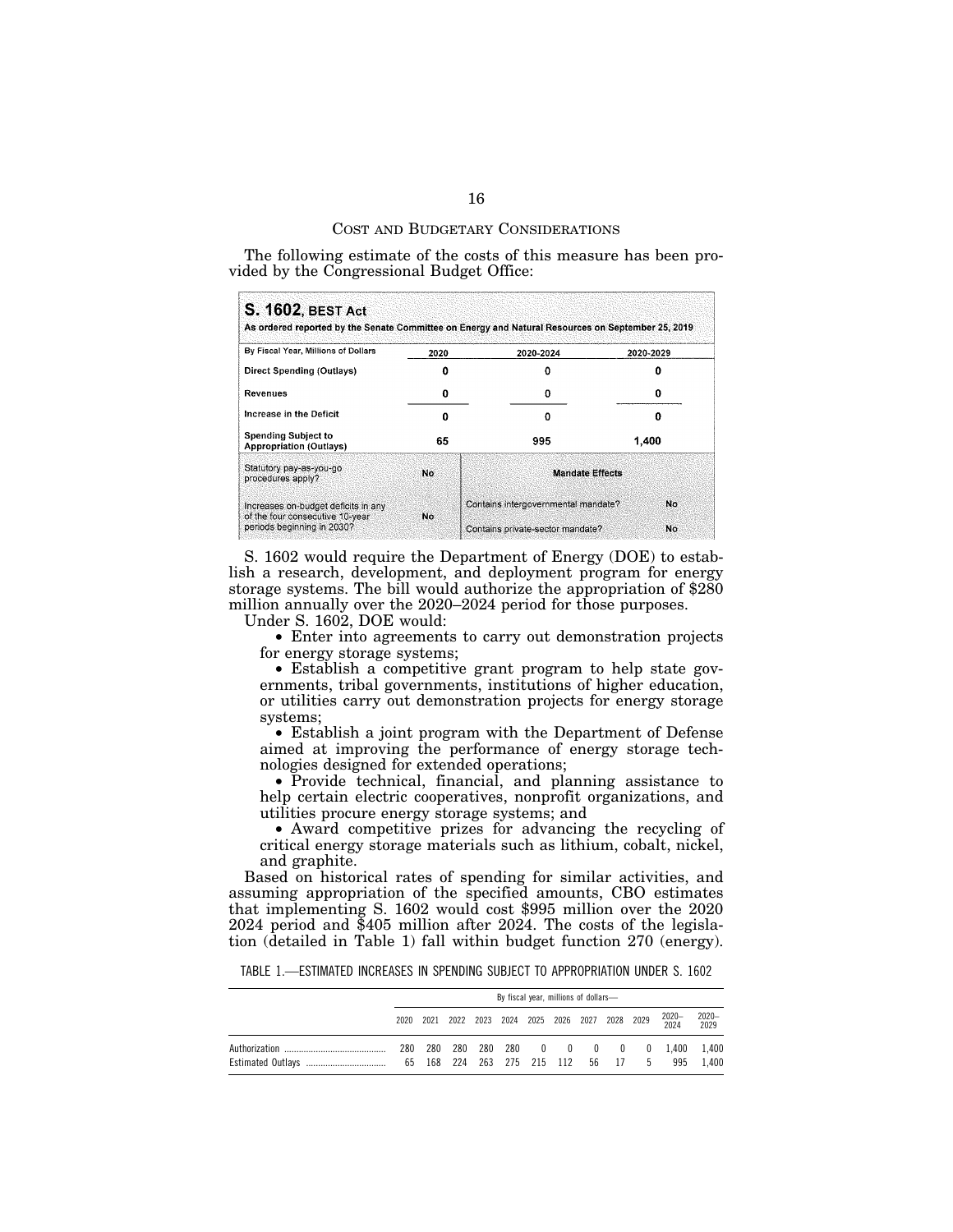In 2019, the Congress appropriated \$46 million to DOE's Office of Electricity for research on energy storage technologies.

The CBO staff contact for this estimate is Aaron Krupkin. The estimate was reviewed by H.Samuel Papenfuss, Deputy Assistant Director for Budget Analysis.

## REGULATORY IMPACT EVALUATION

In compliance with paragraph 11(b) of rule XXVI of the Standing Rules of the Senate, the Committee makes the following evaluation of the regulatory impact which would be incurred in carrying out S. 1602. The bill is not a regulatory measure in the sense of imposing Government-established standards or significant economic responsibilities on private individuals and businesses.

No personal information would be collected in administering the program. Therefore, there would be no impact on personal privacy.

Little, if any, additional paperwork would result from the enactment of S. 1602, as ordered reported.

## CONGRESSIONALLY DIRECTED SPENDING

S. 1602, as ordered reported, does not contain any congressionally directed spending items, limited tax benefits, or limited tariff benefits as defined in rule XLIV of the Standing Rules of the Senate.

### EXECUTIVE COMMUNICATIONS

The testimony provided by the Department of the Energy at the July 9, 2019, hearing on S. 1602, S. 1741, S. 1593, S. 1183, and S. 2048 follows:

TESTIMONY OF THE HONORABLE BRUCE J. WALKER, ASSIST-ANT SECRETARY, OFFICE OF ELECTRICITY, U.S. DEPART-MENT OF ENERGY

### INTRODUCTION

Chairman Cassidy, Ranking Member Heinrich, and Members of the Subcommittee, it is an honor and a privilege to serve at the Department of Energy (DOE or the Department), as Assistant Secretary for the Office of Electricity. DOE is charged with, among other important responsibilities, providing our Nation with premier energy research and development (R&D) activities. The work being conducted by DOE is setting the course for various advancements in the energy field and beyond. Issues like energy storage, improving energy efficiency, creating breakthroughs in how we extract and utilize our Nation's fossil fuels, and Artificial Intelligence are just some of the important areas of DOE research. These are also the topics being covered at today's hearing.

Thank you for the opportunity to testify today on behalf of the Department regarding these various pieces of legislation. The Administration continues to review all eleven of these bills. Below are some highlights and perspectives regarding the legislation being discussed today.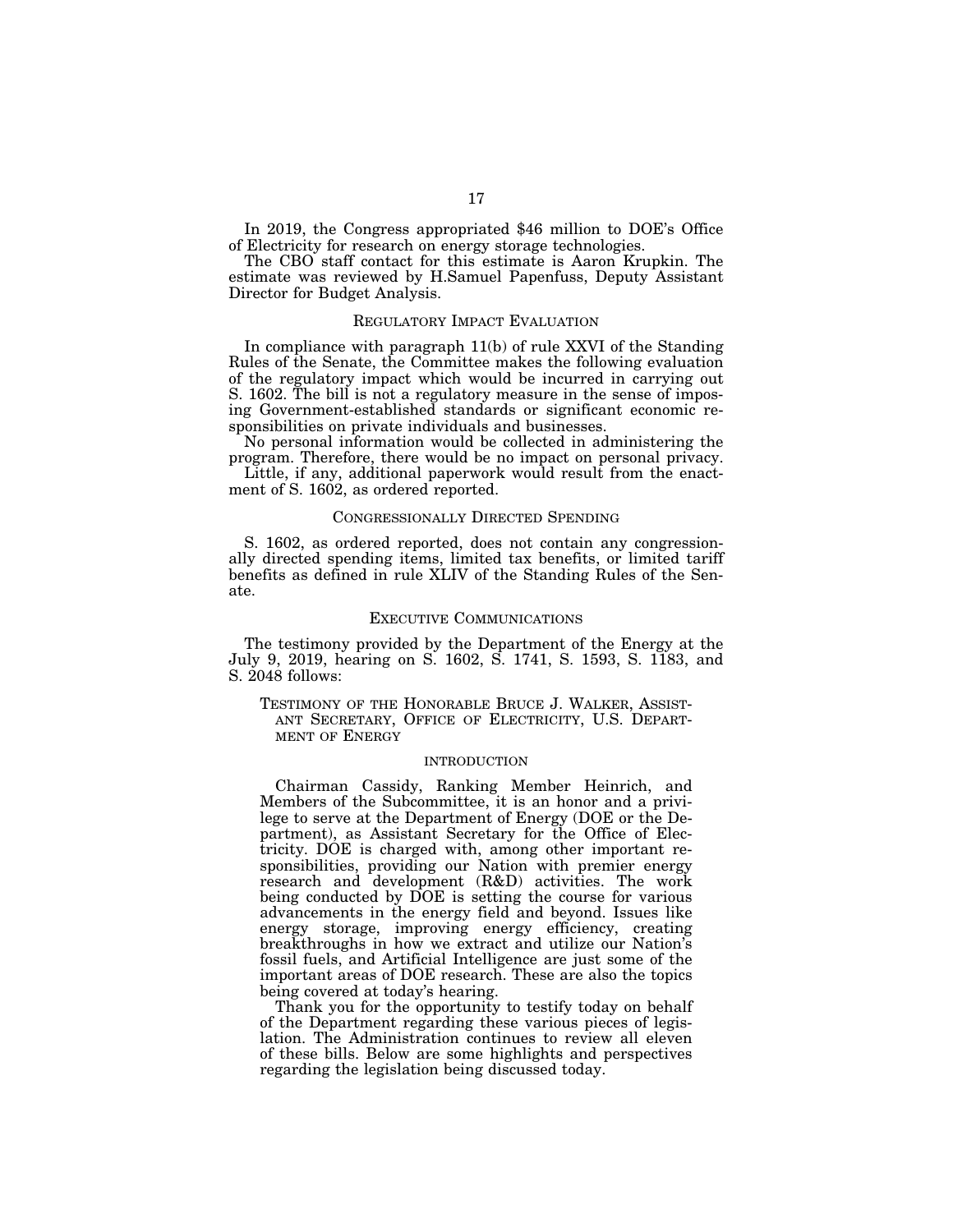## ENERGY STORAGE

DOE applauds Congress in recognizing that energy storage is a technology of national interest and the backbone of a future resilient energy system. With benefits extending to transportation, the power grid, and throughout the economy, DOE has been proactive in developing new tools and technologies to accelerate energy storage development, such as through the Grid Modernization Initiative (GMI), the Advanced Energy Storage Initiative (AESI), and the Grid Storage Launchpad (GSL).

In May of this year, DOE issued its most recent Grid Modernization Lab Call, with Energy Storage and System Flexibility as one of the major topic areas. The lab call placed a particular emphasis on developing the storage functions that enhance system resilience and flexibility.

The proposed GSL will extend U.S. R&D leadership in energy storage through validation, collaboration, and acceleration. By validating new technologies at earlier maturity stages, the GSL will lower the time and expense of storage chemistry innovations. Through collaboration with universities and the commercial sector, the GSL will augment the industry with enhanced testing protocols and inoperando characterization capabilities. Finally the GSL will accelerate and de-risk new technologies by propagating rigorous grid performance requirements to all stages of storage development, from benchtop to systems.

DOE established the Mission Need for the GSL at Critical Decision 0 (CD–0) in November of 2018. We anticipate finalizing the preferred alternative facility and cost range as part of CD–1 this summer. The FY 2020 Budget requested funds for design and construction planning of the GSL.

The FY 2020 Budget also proposes an AESI led by DOE's Offices of Electricity (OE) and Energy Efficiency and Renewable Energy (EERE), in conjunction with the Offices of Fossil Energy (FE) and Nuclear Energy (NE). AESI will provide a platform to coordinate R&D activities across these programs—and existing energy storage efforts in the Office of Science (SC) and the Advanced Research Projects Agency (ARPA–E)—to establish aggressive, achievable, and measurable goals for cost-competitive energy storage technologies, services, and applications. In FY 2020, AESI will establish application-specific cost and performance metrics to align research objectives and to coordinate the development of new energy storage and flexibility technologies.

Finally, OE's Energy Storage Program continues to conduct research and development to expand storage capabilities and shared industry knowledge. From performance breakthroughs in batteries based on earth-abundant materials to evaluation tools and workshops for state regulators, OE is at the forefront in helping communities realize the benefits of energy storage.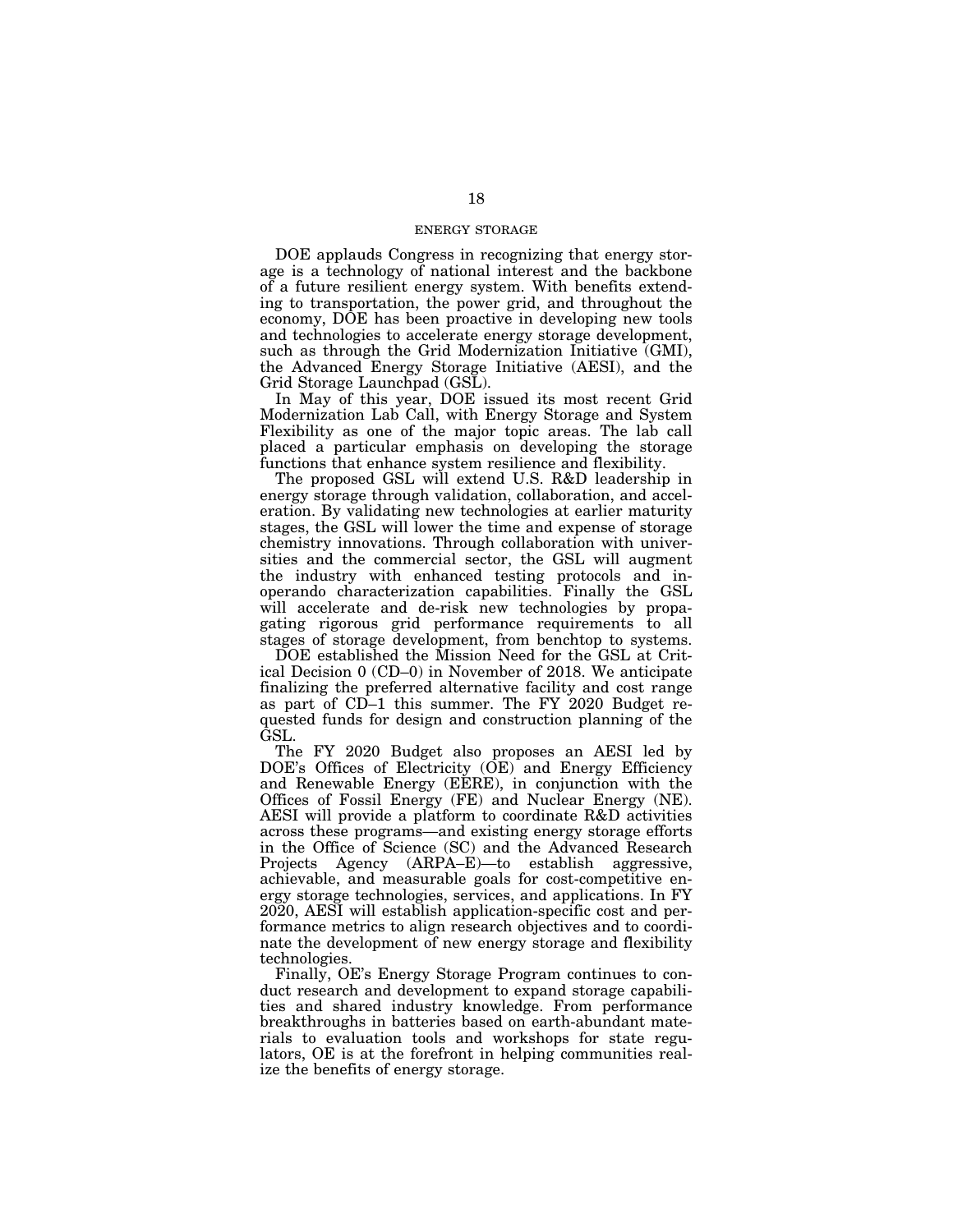Last month, Chairman Murkowski visited one of our most recent projects, a megawatt-scale battery designed for load following and frequency regulation, located at Cordova Electricity Co-operative in Alaska. In FY 2020 and beyond, OE will continue work that lowers cell and system costs; reduces critical element usage; increases performance; and elevates safety of grid-connected energy storage systems. In general, all of these bills would build on the successes underway with energy storage technologies at DOE.

To focus any new program's efforts on the highest-impact breakthrough technologies, we recommend replacing the term "energy storage system" with the term "electrical" energy storage system" to refer to bidirectional electrical energy storage systems that have capability to both absorb electric energy and inject the stored energy back into the grid and introducing the term ''flexible energy resource'' for other technologies that can shift energy demand in time and provide other services to the grid.

### *S. 1602—Better Energy Storage Technology (BEST) Act*

This bill requires the Secretary to establish a "research, development, and demonstration program of grid-scale energy storage systems''' within OE.

The new R&D activities would be focused on cost-effective energy storage systems with specific performance characteristics that would be applicable to daily, weekly, or seasonal cycling.

The bill would also direct the Secretary to establish technology-neutral cost targets, taking into account electricity market prices and the goal of being cost-competitive in specific markets for electric grid products and services.

Finally, the bill would direct the Secretary to "accelerate" the standardized testing and validation of grid-scale energy storage systems''' in collaboration with our National Laboratories.

DOE agrees with the bill in recognizing that energy storage is a cross-cutting activity. Many of these activities, such as establishing market-aware, cost-competitive, and technology-neutral cost targets, are currently underway as part of the AESI, which includes activities in OE and across multiple programs in EERE. The Office of Science also supports extensive battery R&D efforts specifically through the Joint Center for Energy Storage Research. Providing resources and a formal structure for these activities will help the Department accelerate storage technology development and commercialization.

## *S. 1741—Reducing the Cost of Energy Storage Act of 2019*

This bill requires the Secretary of Energy (Secretary) to ''establish a cross-cutting national program within the Department of Energy to advance energy storage deployment.''

The goals of the new program will include considerations of lifecycle management, cost-competitiveness, innovation,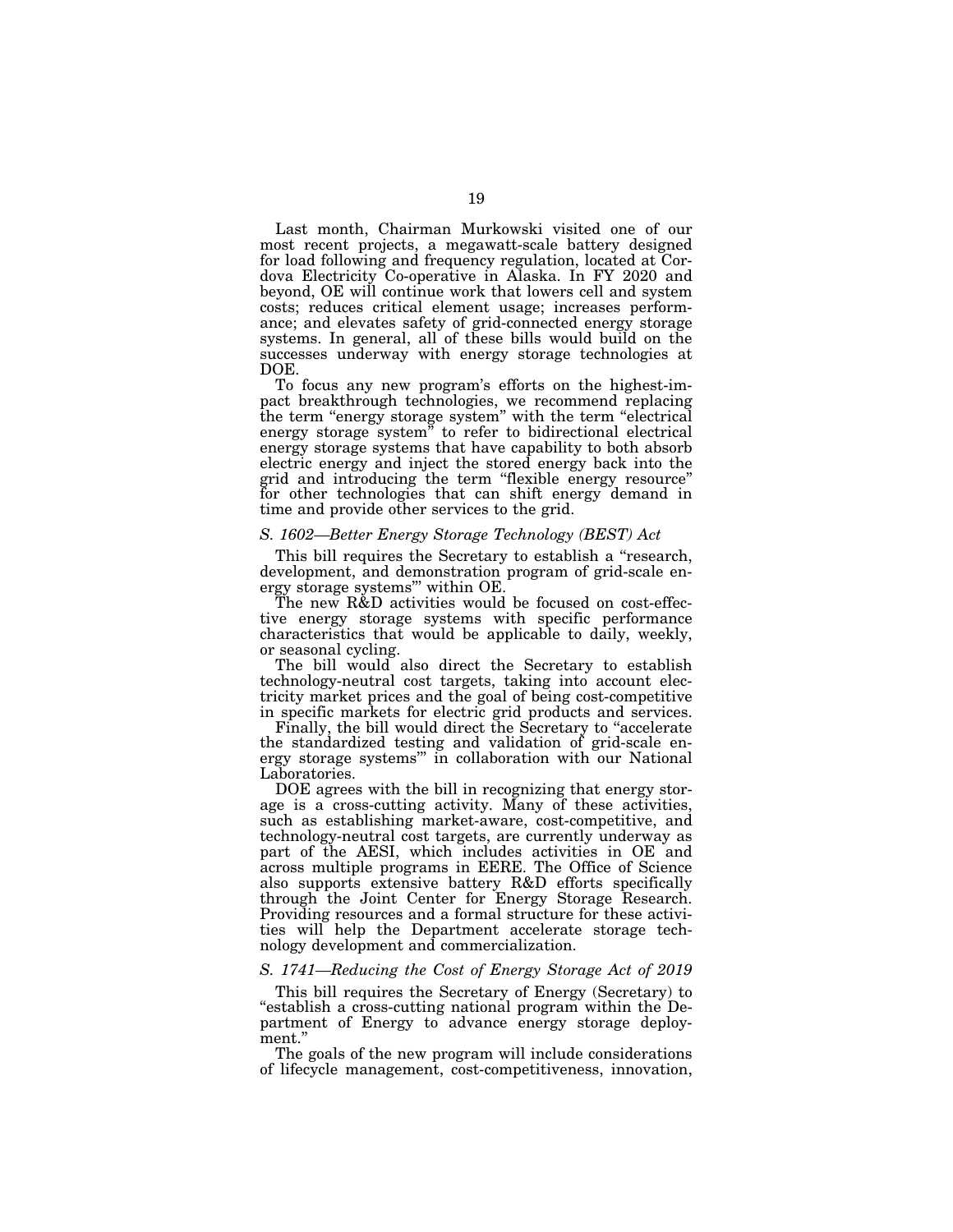use cases, market barrier reductions, safety, deployment pathways, analytical assistance, manufacturing leadership, and supply chain risks.

The program would also establish technology cost targets differentiated by technology class, such as electrochemical, pumped hydro, mechanical, or thermal.

DOE agrees with the bill in recognizing that energy storage is a cross-cutting activity.

The program should have the flexibility to establish cost targets by application (i.e., seasonal storage or peak shifting) rather than by technology. An application-centric approach would help stakeholders evaluate storage benefits and accelerate the path toward commercialization.

### *S. 1593—Promoting Grid Storage Act of 2019*

This bill requires the Secretary to establish a "cross-cutting national program . . . for the research of energy storage systems, components, and materials.'' The bill would also require a ''technical assistance and grant program'' to provide technical assistance and grants to facilitate energy storage adoption.

DOE agrees with and recognizes the need to provide analytical technical assistance, especially for state, local, and other relevant stakeholders as they seek to understand the benefits of energy storage systems.

## *S. 1183—Expanding Access to Sustainable Energy Act of 2019*

DOE has provided support for state and local governments to integrate renewable energy and utilize new applications such as cybersecurity and smart grid technologies. The Expanding Access to Sustainable Energy Act would establish an energy storage and microgrid grant and technical assistance program within the Department, focusing on rural electric cooperatives.

The Department continues to review the legislation and looks forward to working with Congress as the legislative process moves forward.

### *S. 2048 Joint Long Term Storage Act of 2019*

The purposes of this legislation are to facilitate the development of long-duration energy storage technologies, increase commercial viability of long-duration energy storage technologies, and increase the energy resilience, energy security, and national security of the United States through the use of long-duration energy storage technologies.

This legislation establishes a demonstration initiative to pilot the potential benefits of long-duration energy storage, increase commercial viability, recognize the range of grid services, quantify the value of those services, identify a range of technology types, and improve integration of energy storage and the grid.

The bill requires ARPA–E and the Department of Defense's Environmental Security Technology Certification Program to establish a joint program to carry out dem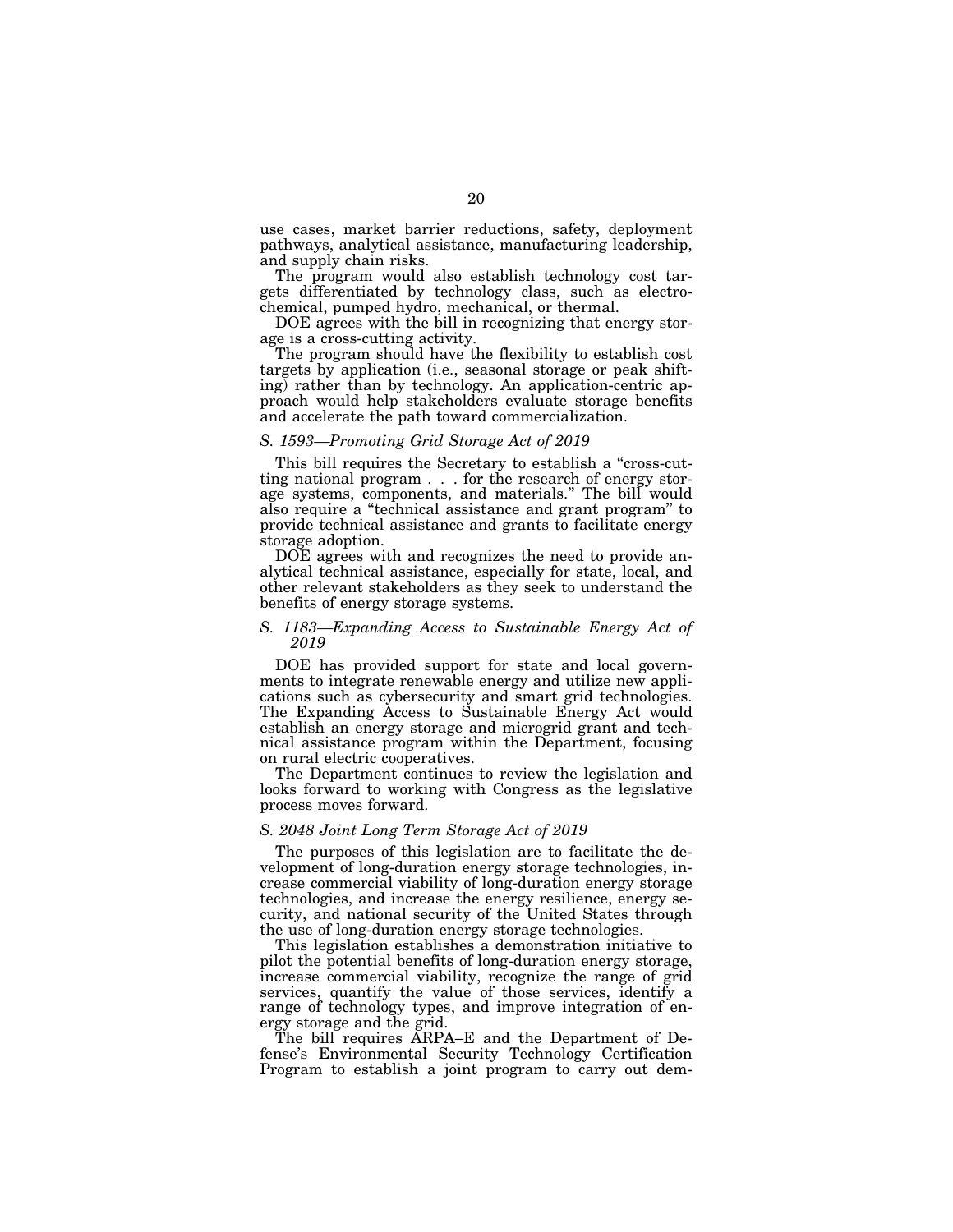onstration projects at scale and help technologies become commercially viable with priority given to demonstration projects that will be carried out in the field.

DOE appreciates Congress's attention to energy storage issues, and continues to evaluate this legislation.

### **CONCLUSION**

Thank you again for the opportunity to testify today on behalf of DOE. The Department appreciates the ongoing bipartisan efforts to address our nation's energy challenges, and looks forward to working with the Committee on the legislation on today's agenda and any future legislation.

I would be happy to answer your questions.

### CHANGES IN EXISTING LAW

In compliance with paragraph 12 of rule XXVI of the Standing Rules of the Senate, the changes in existing law made by S. 1602, as reported, are shown as follows (existing law proposed to be omitted is enclosed in black brackets, new matter is printed in italic, existing law in which no change is proposed is shown in roman):

# **ENERGY POLICY ACT OF 2005**

Public Law 109 58, as Amended

## \* \* \* \* \* \* \*

# **TITLE IX—DEPARTMENT OF ENERGY MANAGEMENT**  \* \* \* \* \* \* \*

# **SEC. 1008. PRIZES FOR ACHIEVEMENT IN GRAND CHALLENGES OF SCIENCE AND TECHNOLOGY.**

(a) AUTHORITY.—The Secretary may carry out a program to award cash prizes in recognition of breakthrough achievements in research, development, demonstration, and commercial application that have the potential for application to the performance of the mission of the Department.

# \* \* \* \* \* \* \*

*(g) ENERGY STORAGE MATERIALS RECYCLING PRIZE COMPETI- TION.—* 

*(1) DEFINITION OF CRITICAL ENERGY STORAGE MATERIALS.—In this subsection, the term ''critical energy storage materials''' includes—* 

*(A) lithium;* 

*(B) cobalt;* 

*(C) nickel;* 

*(D) graphite; and* 

*(E) any other material determined by the Secretary to be critical to the continued growing supply of energy storage resources.* 

*(2) PRIZE AUTHORITY.—* 

*(A) IN GENERAL.—As part of the program established under subsection (a), the Secretary shall establish an award program, to be known as the ''Energy Storage Mate-*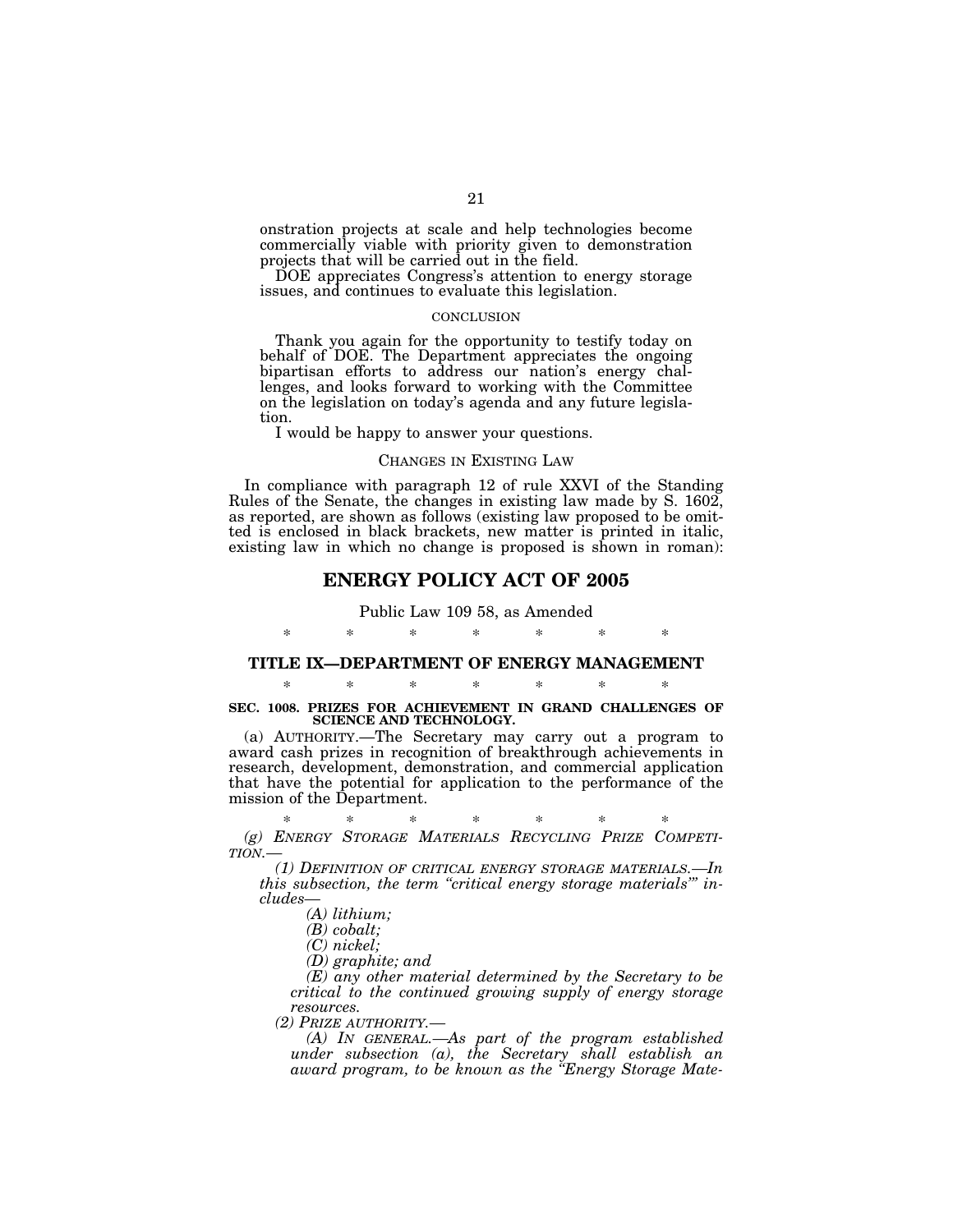*rials Recycling Prize Competition'' (referred to in this subsection as the ''program''), under which the Secretary shall carry out prize competitions and make awards to advance the recycling of critical energy storage materials.* 

*(B) FREQUENCY.—To the maximum extent practicable, the Secretary shall carry out a competition under the program not less frequently than once every calendar year. (3) ELIGIBILITY.—* 

*(A) IN GENERAL.—To be eligible to win a prize under the program, an individual or entity—* 

*(i) shall have complied with the requirements of the competition as described in the announcement for that competition published in the Federal Register by the Secretary under paragraph (6);* 

*(ii) in the case of a private entity, shall be incorporated in the United States and maintain a primary place of business in the United States;* 

*(iii) in the case of an individual, whether participating singly or in a group, shall be a citizen of, or an alien lawfully admitted for permanent residence in, the United States.* 

*(B) EXCLUSIONS.—The following entities and individuals shall not be eligible to win a prize under the program:* 

*(i) A Federal entity.* 

*(ii) A Federal employee (including an employee of a National Laboratory) acting within the scope of employment.* 

*(4) AWARDS.—In carrying out the program, the Secretary shall award cash prizes, in amounts to be determined by the Secretary, to each individual or entity selected through a competitive process to develop advanced methods or technologies to recycle critical energy storage materials from energy storage systems.* 

*(5) CRITERIA.—* 

*(A) IN GENERAL.—The Secretary shall establish objective, merit-based criteria for awarding the prizes in each competition carried out under the program.* 

*(B) REQUIREMENTS.—The criteria established under subparagraph (A) shall prioritize advancements in methods or technologies that present the greatest potential for largescale commercial deployment.* 

*(C) CONSULTATION.—In establishing criteria under subparagraph (A), the Secretary shall consult with appropriate members of private industry involved in the commercial deployment of energy storage systems.* 

*(6) ADVERTISING AND SOLICITATION OF COMPETITORS.—* 

*(A) IN GENERAL.—The Secretary shall announce each prize competition under the program by publishing a notice in the Federal Register.* 

*(B) REQUIREMENTS.—Each notice published under subparagraph (A) shall describe the essential elements of the competition, such as—* 

*(i) the subject of the competition;* 

*(ii) the duration of the competition;*